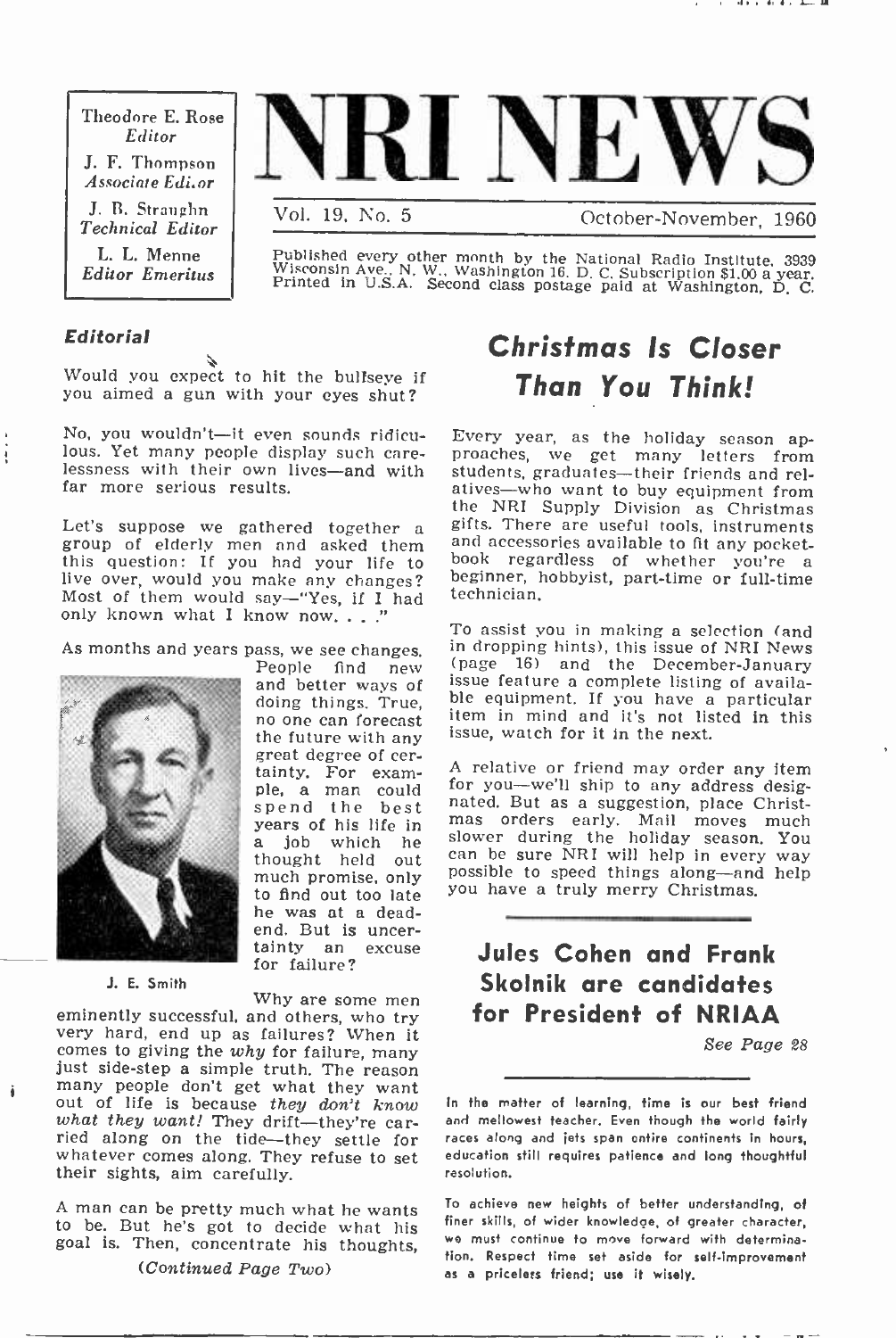## (Editorial-from page one)

his energies, his actions toward that objective.

As an NRI student or graduate, you have an advantage over thousands of other years,<br>men. You know what you want. In short, done. you've defined your objective. You have a goal and you're working toward it now

## From The Mailbag . . . .

"I am now working for RCA as a techni-"I am now working for RCA as a techni- and I plan on staying with RCA for a cian. When I applied for this job, the career. Bought a brand new Chevrolet service manager informed me that they were not hiring at that time, but asked me what training and experience I had.<br>After telling him I had taken the NRI  $\frac{1}{2}$  course and had my business, he agreed cost of my NRI course, I'd still be at the to give me a test.<br>bottom of the ladder just grubbing for a to give me a test.

They looked over the results of this test whether they should take your course,<br>the same day and told me to report for I tell them to hop to it and quit wasting the same day and told me to report for  $\overline{I}$  tell them to hop to it and quit wasting work the first of the week. I took the<br>test on Friday so just two days lapsed test on Friday so just two days tapsed NRI can improve a man, I'd like to entirely to the training I received from NEI.

There are many chances for advancement

"I would like to take this opportunity to summarize my personal benefits and observations while taking the Radio and your presentations to find a simple yet<br>TV Communications Course. professional explanation of the question. TV Communications Course.

As you know from past correspondence, I'm in the Air Force and have been for a number of years. I suddenly became interested in electronics and applied for your course after talking to an individual who was already a student of yours.

As a man who didn't know the first letter in this field, I found the lesson presenta- tions amazingly interesting and simple, yet each new paragraph was filled with you how much your<br>a pack of informative and advancing in- me and my future. a pack of informative and advancing information. As I progressed through the course I can't say the lessons were as "simple" as at first; however each topic and lesson was thoroughly explained and <sup>I</sup>had little or no difficulty in comprehend- ing the majority of the presentations.

months I decided to apply for an Air Force Electronics School and was subsequently accepted into the Ground Communications Repairman Course, a length of six months duration. Here is where I really found the quality in your school.

You may quote me when I say that your course covered every single phase of the AF school, plus many other subjects. through self-improvement.

Keep a clear picture of this objective; work hard to reach it. Make the most of your hours, days, your life, and in later years, you'll look back on a job-well

> J. E. Smith Founder

career. Bought a brand new Chevrolet station wagon and paid for it cash.

All in all, right now I'm sitting on top of the world. If I hadn't spent the small cost of my NRI course, I'd still be at the living. If anyone asks me (and they have) whether they should take your course, me thousands. Boy, if that isn't proof know what is. Thanks again. I'll always be indebted to NRI."

> Richard Latno Daly City, Calif.

When I ran into trouble in school, I had only to look up the subject in one of  $your$  presentations to find a simple  $yet$ 

I was not the most outstanding pupil at the AF school but solely due to the NRI material, I was one of the top graduating students. I must say that I have not ceased to reference my NRI presentations. I now work on light ground to air and point to point VHF and UHF transmitters and receivers plus a complex Data Link system and I constantly refer to your course material. I just can't explain to you how much your school has done for

a year where I will be working on Micro-<br>After studying your material for about 12 wave equipment. When I return from What about the future? Well next week the AF is sending me to Keesler AFB, Miss. to attend a special short course in Scatter Proprogation. After completing this course I will be sent to Iceland for wave equipment. When I return from there I will look forward to a new location and probably more new equipment. When I return from Iceland I would like very much to take another course from your school. Thank you very much for your course and your help."

> S/Sgt. Arthur D. Jones 667 AGW Sq., Box 71 APO 81, New York, N. Y.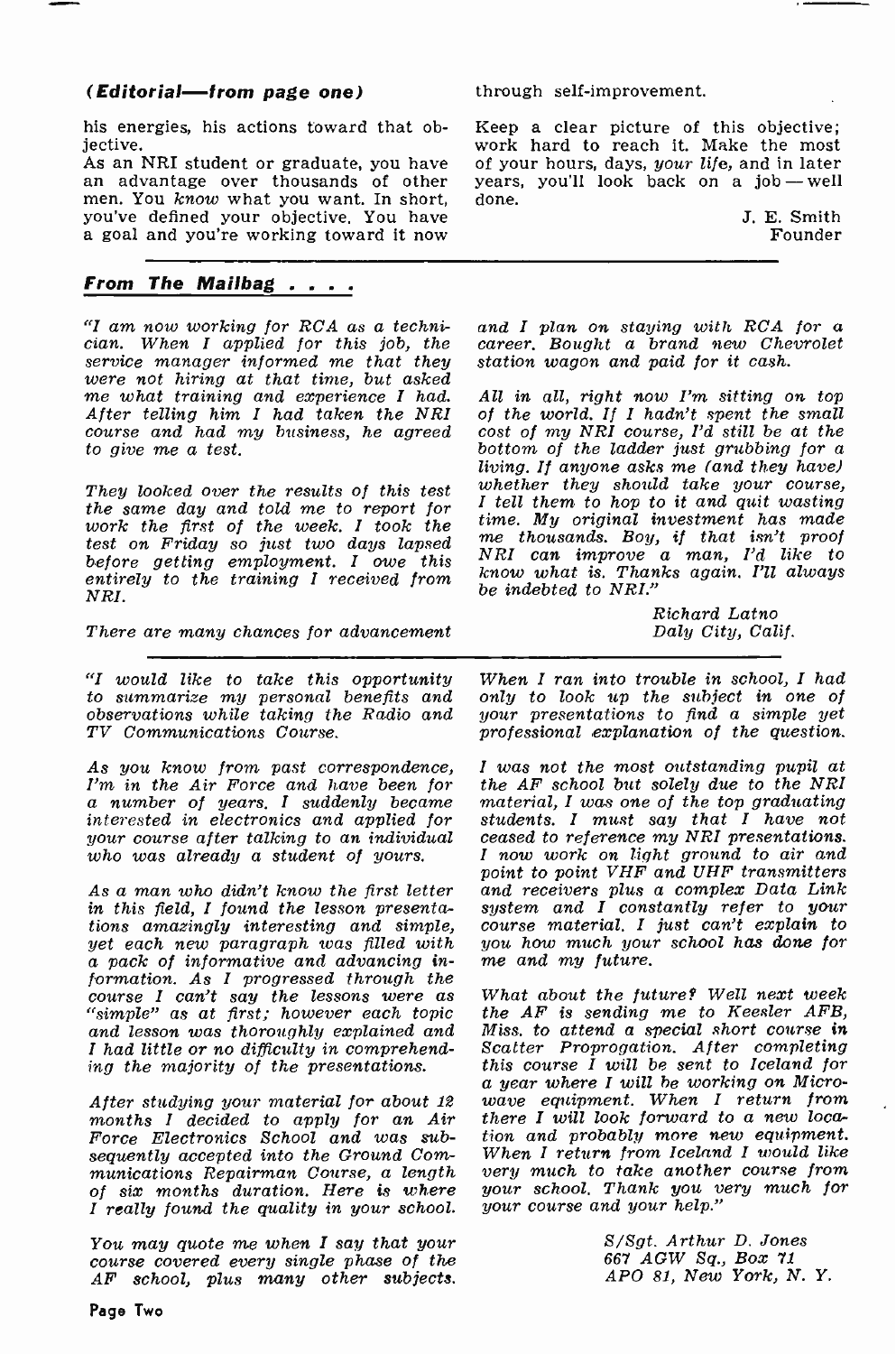# How Amplification Is Obtained With A Transistor\*

by

J. B. Straughn Chief, Consultation Service

Many students, and old timers, who thoroughly understand the operation of the vacuum tube are just as thoroughly con-<br>fused by transistor action.

This sad state of affairs is the result of attempting to think of transistor operation in the light of their tube knowledge increased the source voltage must in-<br>and by the fact that most transistor crease. With a transistor this fact is sidetheory has come from the mind of the stepped and as you will see, we accom-<br>research engineer directly, without the plish this desirable result without inresearch engineer directly, without the necessary transition to the type of thinking done by the technician. In this article we will attempt to bring out the facts we will attempt to bring out the facts<br>which you, as a technician, must know<br>in order to see how amplification with a transistor takes place. Here we will not attempt to give a complete story of the inner workings of the transistor or of all transistor amplifiers, but we will try to show what makes amplification possible.

Our prime purpose is to tell how a transistor gives an increased signal voltage and an increase in signal power.

First, let's consider a few known basic facts about voltage, current, and power. Voltage is equal to current x resistance. If the current remains constant and the resistance is increased, the voltage drop across the resistance is increased.

Written especially for those who have learned how amplification can be obtained with a vacuum tube, and who have a good understanding of Ohm's Law.



J. B. Stroughn

Power is equal to current x current x resistance. If the current remains constant and the resistance is increased, the power present in the resistor is increased.

Ohm's law tells you that If the current remains constant and the resistance is increased the source voltage must instepped and as you will see, we accomcreasing the original source voltage.

If we can switch a current from a low (Continued Page Four)

| Article                        | Page |
|--------------------------------|------|
| Editorial                      |      |
| From the Mailbag               | 2    |
| How Amplification is Obtained  |      |
|                                | 3    |
|                                | 6    |
|                                | 10   |
| Christmas Suggestions          | 16   |
| When To Check Electrolytics In |      |
|                                | 21   |
| NRI Alumni News                | 28   |
|                                | 29   |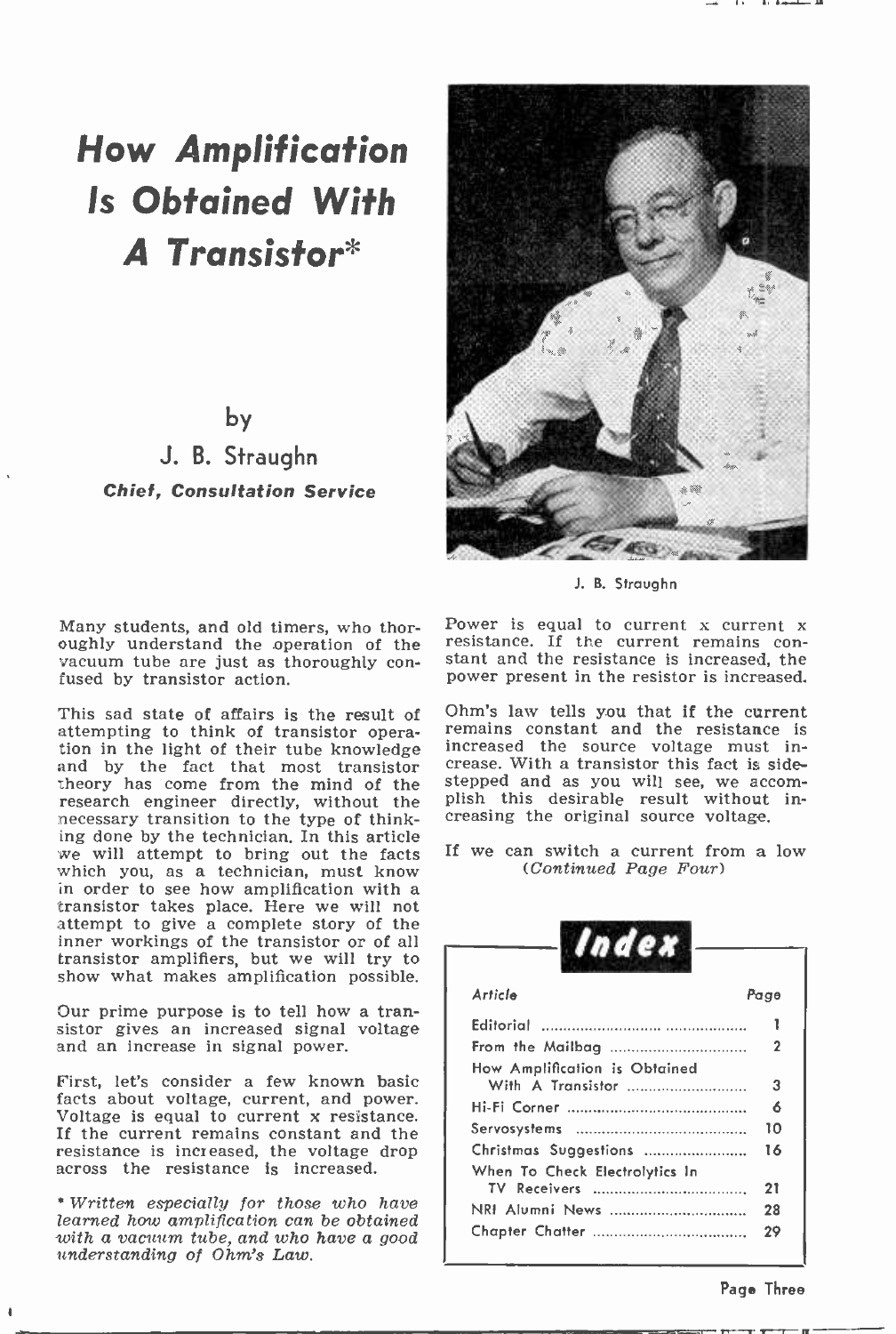resistance low voltage circuit into a high resistance high voltage circuit without an appreciable change in the value of the current, we will automatically get an increase in voltage and an increase in power across the load resistor. This is just what is done in one type of tran-<br>sistor amplifier. To show how this seemingly impossible fact is possible it will drift. The hole will cease to exist on<br>he necessary to review current and see reaching the negative side of the circuit, be necessary to review current and see what it is and how it flows through a circuit.

In a metallic conductor such as copper<br>you know that the current consists of a you know that the current consists of a movement of free electrons through the holes are repelled from the junction as wire. The technician generally thinks that moving electrons are current. Actually the current is a moving charge, which is part of the electron. Current does not necessarily have to be a move-<br>ment of electrons. In a gassy vacuum diode is "raring to go" and wants to<br>tube we have positive charges (an ion force current around the circuit, but he<br>with a missing electron) movi with a missing electron) moving from<br>positive to negative. This too represents positive to negative. This too represents duc<br>a flow of current, and if the ion current carr bridges the gap between two metallic objects kept at a difference in potential by an external circuit, the number of electrons that will flow in the external circuit assuming the voltage is quite It is possible to inject or emit a contained particle is governed entirely by the number trolled number of current carriers into high, is governed entirely by the number of ions that bridge the space between the conductors rather than the exact value<br>of the applied voltage. If we had some way of injecting a controlled number of<br>jons into the gap between the conductors Because the external voltage is high it ions into the gap between the conductors we could control the current in the ex-<br>ternal circuit.

The production of ions in a vacuum is a rather in the external circuit. If 20<br>rather haphazard affair and cannot be run worth of carriers are injected then<br>and House and House and cannot be a rather and will flow. Let's s controlled. However, a different situation exists in certain semi -conductors, particularly specially prepared germanium. Two types of germanium are used, one which has positive charge carriers and one which has negative charge car- riers.

In a germanium diode, as in any rectifier, we can get a large current flow when voltage of the correct polarity is  $\epsilon$ applied, the positive and negative charge carriers working together. If the voltage is reversed no current will flow because a small area of the two materials forming the junction of the diode are swept clear of current conductors. These con-<br>ductors or carriers are free electrons <sub>and</sub> and holes. A hole is somewhat like a gas ion-a germanium atom with a missing electron.

This atom cannot float around in the germanium crystal structure like a gas ion. What happens is that a "fixed" elec-

tron from another atom may jump into the hole and the atom from which this electron was attracted now has a hole in its structure. Thus the hole position will move through the germanium towards the negative side of the external circuit, passing electrons towards the positive side of the circuit during its drift. The hole will cease to exist on reaching the negative side of the circuit, but a new hole will be formed at the positive side of the crystal and the proc- ess will be repeated. When the applied voltage is of the wrong polarity (reversed bias), to permit current flow, the are the free electrons, so there is nothing to carry current from one of the diode materials to the other.

However the reversed voltage across this diode is "raring to go" and wants to force current around the circuit, but the ductive region which is barren of current carriers.

### HOW TO MAKE A REVERSE BIASED CIRCUIT CONDUCT

It is possible to inject or emit a conthis barren region and then current will flow through the external circuit and through all of the parts in this circuit.

can sustain any practical current that is injected into the barren region. If cur- rent carriers for 5 ma are injected then 5 ma flows in the external circuit. If 20 trolled current carriers can be emitted into the carrier -free area of a transistor.

<sup>A</sup>typical transistor in block form is shown in Fig. 1. There are three leads from the transistor, the Emitter lead E, the Base lead B, and the Collector lead



Fig. 1. A transistor in block form. The emitter and the collector are made of germanium which contain negative carriers (free electrons) and is therefore called N material. The base is made of material containing positive carriers (holes) and is for that reason called P material. The base is only a few thousandths of an inch thick. When the materials are arranged in this manner the resulting

transistor is called a NPN type.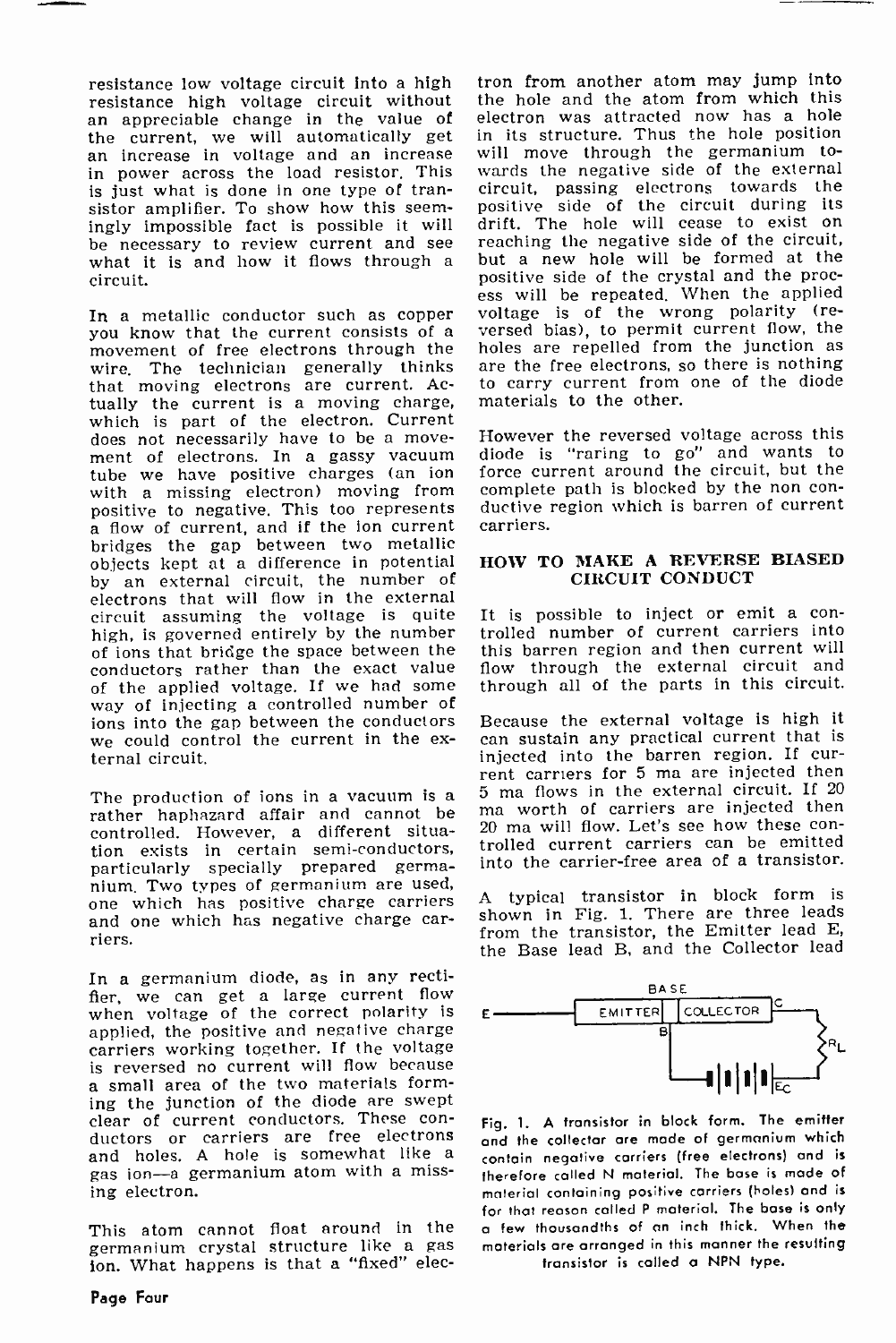

Figure 2. Here the emitter is biased in o forward direction and since current carriers are available at the junction of the emitter and the base current can flow from the emitter into the bias.

C. The collector and base are reversed diagram circuit in Fig. 3 is reproduced biased and the junction of the base and collector have been swept clean of cur-<br>rent conductors. For this reason no cur-<br>rent flows through load resistor  $R_L$  and the collector is hungry for current car- riers.

In Fig. 2 we have completed the emitter circuit by connecting a small resistor and battery between the emitter and the base. The emitter and base are biased in a for-The emitter and base are biased in a for-<br>ward direction so electrons flow from the always less than the input current. This negative terminal of  $E_B$  through  $R_s$ , and into the emitter. You might expect an although it will provide both a voltage equal number of electrons to flow out of and power gain due to the high value the base and back to  $E_{R}$ . This however does not occur. The base is made of material so thin as to be porous; and when<br>current carriers are injected into it by current carriers are injected into it by a small current flows in the base circuit<br>the emitter, these carriers are snapped a much larger current will flow in the up (collected) by the collector, flow emitter and collector circuits. Let's rethrough load resistor  $R_L$ , source  $E_0$  and are then returned to  $E_{\rm m}$ .

An important point is that changing the The new circuit is shown in Fig. 5. We value of  $R_L$  will have little effect on the have done away with forward bias battery value of  $R_L$  will have little effect on the current flowing through it. Because of this  $R_L$  may have a much higher resistthis  $R_L$  may have a much higher resist-<br>ance than  $R_s$ . Therefore since the current of voltage divider  $R_1$  and  $R_2$ . However through  $R_L$  is essentially the same as the current through  $R_L$  the voltage and power across  $R_L$  is greater than the voltage and power across  $R_e$ .

If we replace  $R<sub>s</sub>$  with an ac signal source such as a microphone the signal voltage will alternately add to and subtract from the bias voltage  $E_E$ . This will vary the emitter current, the injection of current<br>carriers into the base, and the voltage across R<sub>L</sub>. Thus the transistor will pro- vide amplification.

The internal action of a transistor is a study in itself as are the various circuits which can be used. In every case, however, current carriers which complete<br>a potentially high current circuit are<br>emitted into the collector and essentially the same current flows in a circuit with more resistance than the source. As a result a gain in voltage and power occurs.

Now let's go a step further. The "block" Fig. 4. Simplified common base circuit.



Figure 3. Signal currents from the low resistance microphone transformer will flow through the high resistance load RL producing a large signal voltage.

schematically in Fig. 4. There are two important facts which should be realized about this circuit. These are:

1. The emitter to which the signal is fed draws considerable current from the signal source.

2. The base current is equal to the emitter current minus the collector curmeans the circuit results in a current loss although it will provide both a voltage of RL.

One fact to bear in mind is that when arrange the circuit in Fig. 4 to take advantage of this fact.

The new circuit is shown in Fig. 5. We  $E<sub>E</sub>$  and are making the base .02 volt posithe collector is still highly positive with respect to the base and hence the collector base is reversed biased while the emitter- base is forward biased. Most of the electrons forced into the base by the emitter are snapped up by the collector and flow through  $R_3$ . When an ac signal is developed by the microphone the base current will vary slightly due to the slight variation in emitter-base voltage.<br>This causes a very large change in both the collector and emitter currents. Now we have a circuit which gives not only



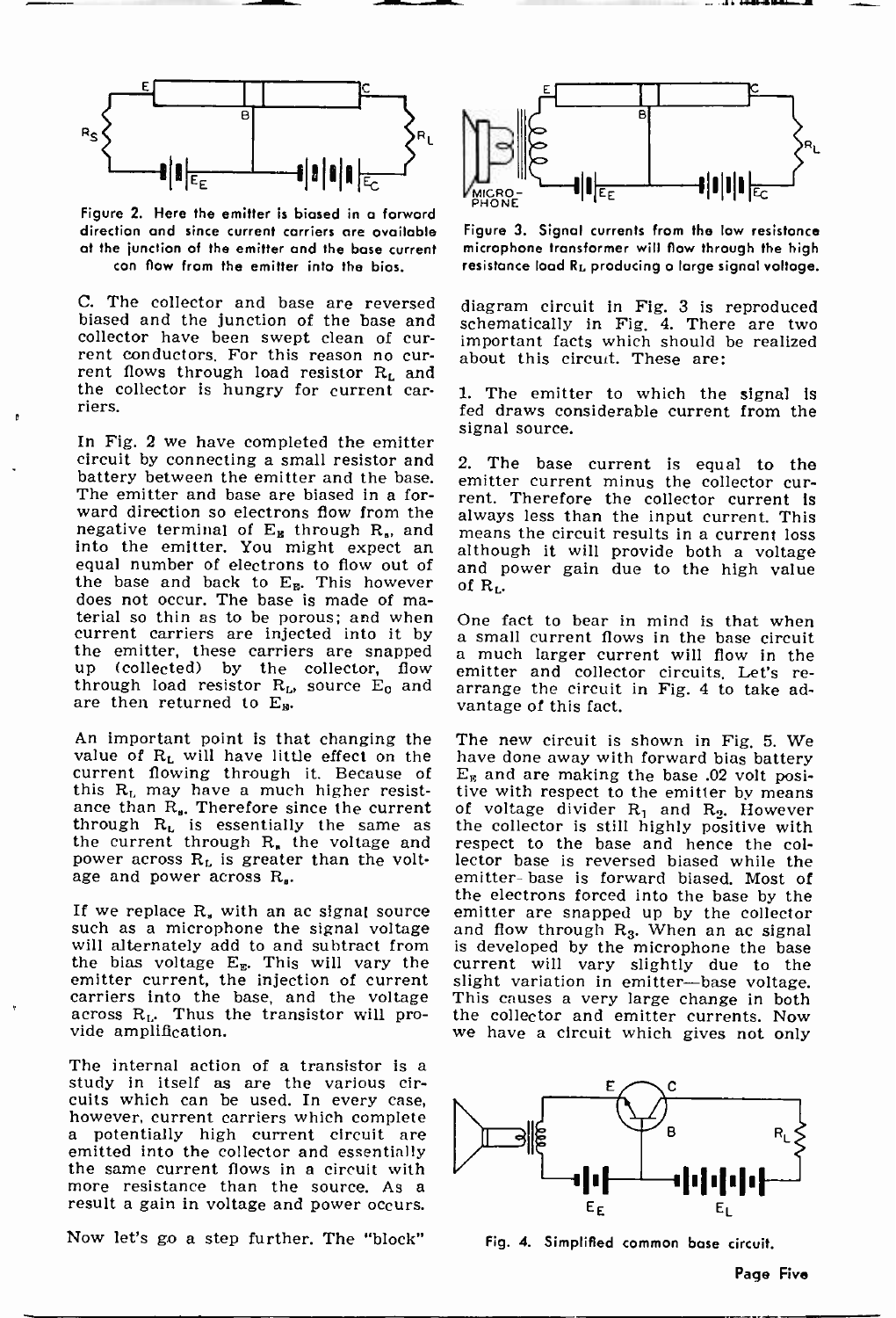

battery to provide forward bias for the emitter

voltage and power gain but also current gain.



by John G. Dodgson

Corner

## PRODUCT REPORT; EMPIRE 108 STEREO-MONO CARTRIDGE

QUICK LOOK: This is a new moving - magnet -type stereo cartridge from the Audio Empire division of Dyna-Empire, Inc. Like its predecessor, the Empire 88 cartridge, and the very excellent Empire 98 tone arm, the Model 108 was designed by Herb Horowitz, Empire's Director and Chief Engineer.

Listing of the cartridge as "stereo-mono"<br>instead of just "stereo" is significant and TESTING: I first heard a Model 108 a instead of just "stereo" is significant and implies, of course, that the 108 was designed to be used in monophonic as well Mr<br>as stereo systems. Even more significant bro is the Model 108 advertising: "... probably the finest stereo-mono cartridge ever though Herb assured me it was not. As<br>developed sets a new standard . . . soon as the 108 hit the market a producdeveloped  $\dots$  sets a new standard  $\dots$  outperforms the finest monophonic cartridges previously available . . ." These are strong words, particularly from a

Since the current demands of the base are so low this means the load resist- ance on the secondary of the transformer is high. Therefore we say that this circuit has a high input impedance. The circuit in Fig. 4 on the other hand is known as one with a low input impedance due to the high current drawn<br>from the source.

Fig. 5. Common emitter circuit using a single while Fig. 5 is what is known as a combase and reverse bias for the collector base. quently encounter the common emitter<br>type circuit in the transistorized receivers Fig. 4 is called a common Base circuit mon emitter circuit. You will most frequently encounter the common emitter now making their appearance in ever in-



company that modestly advertised its first cartridge (the Model 88) as ". . . will contribute to superior reproduction...."

MANUFACTURER'S SPECIFICATION: Frequency Response: 16 cps  $-30$  kc,  $\pm 2$ db; Output: 8.0 my per channel; Compliance: 6 x 10-6 cm/dyne; Tracking Force: 1.5 to 5 grams; Price: \$34.50.

short time before it hit the market when Mr. Horowitz was in Washington and brought one with him. It sounded good enough to be a hand-made "special" although Herb assured me it was not. As tion model arrived and was tested.

The Empire 108 is constructed along the

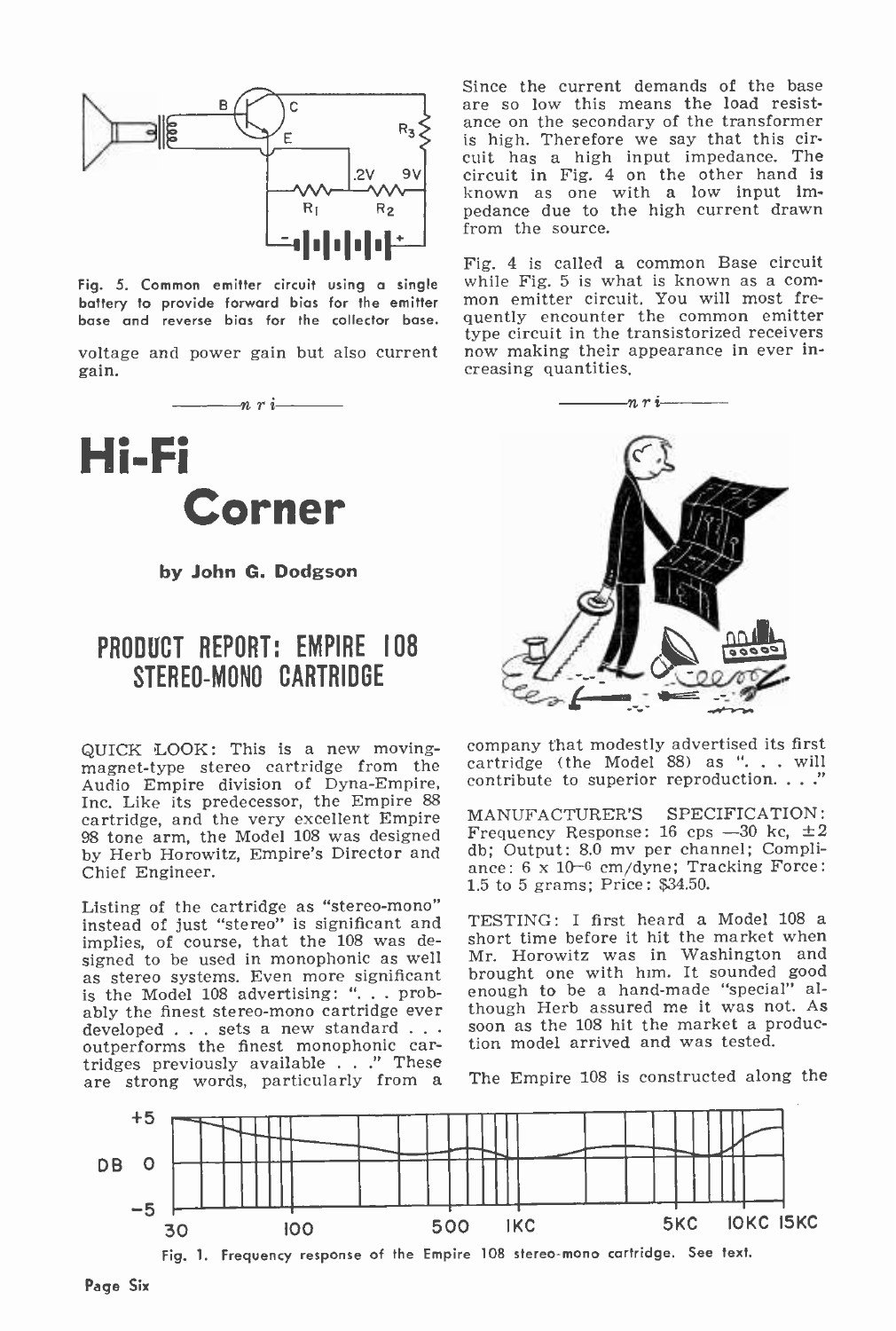same lines as the older 88 with the ex- (a la Mantovani), on powerful symphonic ception of a mu-metal shield completely finales, like Berlioz' "Fantastique," on surrounding all but the replaceable stylus sharp transients, a good cartridge except that it was sus-<br>command records. In other words, the<br>ceptible to induction hum-I never re- 108 was subjected to every possible test<br>viewed it for that reason. The Model 108 I could think of. In all is completely free from hum. As a bonus, it boasts 8 millivolt output per channel, very extended high end it never sounded further improving the signal-to-noise ratio. shrill—although I heard some highs on

grams. At one gram, the 108 will not musical selection I tried. At 2 grams the<br>Model 108 tracked everything, including maximum level glide tones and the most demanding inner record grooves. At 5 grams it tracked with equal ease and no audible difference. These tracking tests arm) sets a new standard in record repro-<br>were carried out with the 108 mounted duction that, in my opinion, will be hard in an Empire 98 arm on a Fairchild 412 turntable.

The frequency response of the Empire 108 is shown in Fig. 1. Response tests of any cartridge are extremely difficult to make because of the record accuracythe record surface noise doesn't help co. either. The curves shown in Fig. 2 are  $\frac{01}{\text{Sin}}$ the results of eight different tests, two each on four different records. This is consistent approof the bands on the records. Also, the compliance of the record material affects the response-particularly the high end. Similarly the mass of the tone arm along with the compliance of the cartridge affects the low end response.

All in all, the value of frequency response curves of any cartridge is limited until the curves are compared to other cartridges tested on the same records. Despite its moderate price, the response curves of the Model 108 are superior to any cartridge yet tested, particularly in<br>its smoothness and high end response. Only one other cartridge tested ap-<br>proached the high end response of the 108, and it lacked bass, resulting in a shrilly texture.

Of course all the frequency or tracking tests prove nothing by themselves. How a cartridge performs on musical repro-<br>duction is the proof of the pudding. Careful listening tests were carried out for over two weeks on all types of music, on different labels, at all volume levels. The model 108 was tested against five other top-drawer cartridges, both by me and by others, so that I didn't know which would be played. The texture of the <sup>108</sup>was carefully examined on speech and singing, both by male and female voices, on sweeping orchestral selections

further improving the signal-to-noise ratio. shrill—although I heard some highs on<br>older records that I didn't know were Tracking of the Model 108 is astounding there! It did show that some of the newer --- note that it is advertised at  $1.5$  to  $5$  stereo records (several were purchased grams At one gram the  $108$  will not for the tests) a (a la Mantovani), on powerful symphonic sharp transients, particularly the plucked 108 was subjected to every possible test through with flying colors. Despite its very extended high end it never sounded there! It did show that some of the newer stereo records (several were purchased

> In conclusion, it must be honestly admitted that in all measured and listening tests the 108 outperformed all other cartridges previously tested. The Empire 108 cartridge (mounted in an Empire 98 duction that, in my opinion, will be hard to beat at any price.

#### PRODUCT REPORT: THE EICO HF-81, STEREO AMPLIFIER

QUICK LOOK: This HF-81, a 28 watt complete stereo preamp-amplifier, was one of the first such units on the market. Since its introduction it has met with consistent approval and praise from deal-

MANUFACTURER'S SPECIFICATIONS: 28 watts continuous power output, 14 watts per channel; IM distortion $-2\%$  at 14 watts, .5% at 10 watts; Harmonic dis-



Page Seven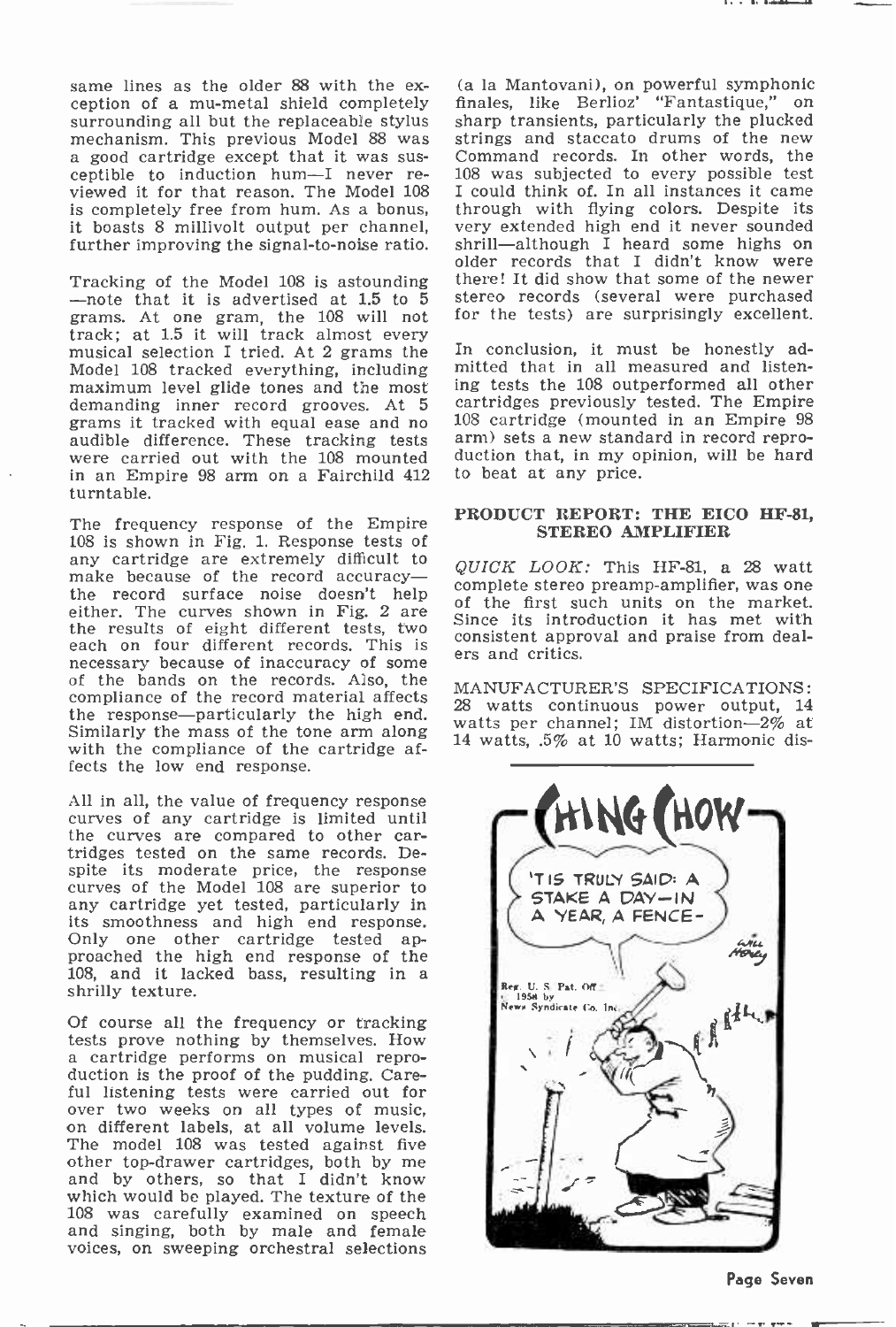

Fig. 2. Frequency response of the EICO HF -81. The top curve shows the response at 1 watt output per channel; the bottom curve shows the response at full 14 watt output per channel. See text.

tortion—less than  $1\%$  from 30 cps to 10 kc Square wave response of channel 2 was at 16 watts, less than  $1\%$  from 40 cps exceptionally fine for an amplifier in this at 16 watts, less than 1% from 40 cps to 10 Kc at 28 watts.

in kit form for \$69.95 and factory built might be expected from the sine-wave for \$109.95. A kit was obtained and con-<br>response curve. This peak could not be structed strictly according to the EICO<br>instructions. As usual, they were cominstructions. The assembly<br>was not difficult but don't expect to com- plete the HF-81 in just a few evenings. ence of the EICO HF-81 is not unusual<br>I would roughly judge the assembly time in stereo amplifiers. In fact, I'v to be a minimum of 25 hours. No trouble was encountered in installing compo- nents-all were of good quality. There are a few terminals that require special attention because of the necessity of soldering four or more leads together.

#### TESTS

the HF -81 was immediately hooked up and turned on. A quick check showed one channel considerably less sensitive than the other—the result of a weak tube. the mechanical "flat" position of This is the first defective component in trol is not the electrical "flat" over a dozen EICO units recently checked. because of the control tolerance. Replacement of the tube, of course, cleared up the trouble.

is given in Figure 2 at two different power levels. All tests were carried out with 0.5 volt input fed to the tuner inputs with the amplifiers set for normal stereo op- HUM: Hum is inaudible with normal sig-<br>eration and the tone controls in their nal level (.5 to 1 volt) fed to the tuner<br>"flat" position. or auxiliary inputs using medium effi-"flat" position.

It is evident that at 1 watt output the frequency response of channel 1 rises at both the low and high end as compared to channel 2. The bass rise Is not audible; the treble rise Is audible but Is correctable by the channel 1 treble control. At high levels there is no audible difference ers even if used with high efficiency<br>between channels. Speakers. These last tests with magnetic between channels.

CONSTRUCTION: The HF-81 is available showed a peak on the leading edge as in kit form for \$69.95 and factory built might be expected from the sine-wave Square wave response of channel 2 was price range-very fast rise time with almost no trace of ringing. Channel <sup>1</sup> showed a peak on the leading edge as controlled, that is, reduced, as was evident from listening tests.

> The channel frequency response differmuch worse. Just how important this is in judging the quality of an amplifier depends on the amplitude of the difference in response and, more important, where

Frequency Response: After construction Reducing the treble control brought the Notice that the peak in the EICO response occurs between  $10Kc$  and 20 kc-the top end of the treble control range. channel response within  $\pm 0.8$  db of each other from 5 kc to 30 kc. No doubt this original difference is due to the fact that the mechanical "flat" position of the con-<br>trol is not the electrical "flat" position

The frequency response of both channels treble control could not have compensated However, if this peak in response had centered at 5 kc instead of 15 kc, the for the peak without completely wiping out the high end response.

> HUM: Hum is inaudible with normal sigciency speakers. Hum trouble was not encountered with average output cartridges like the Shure M3D or Empire 108; no overload problem with high output cartridges in the Pickering 380 class. Very low level cartridges like the Grado will benefit from their step-up transformers even if used with high efficiency

Page Eight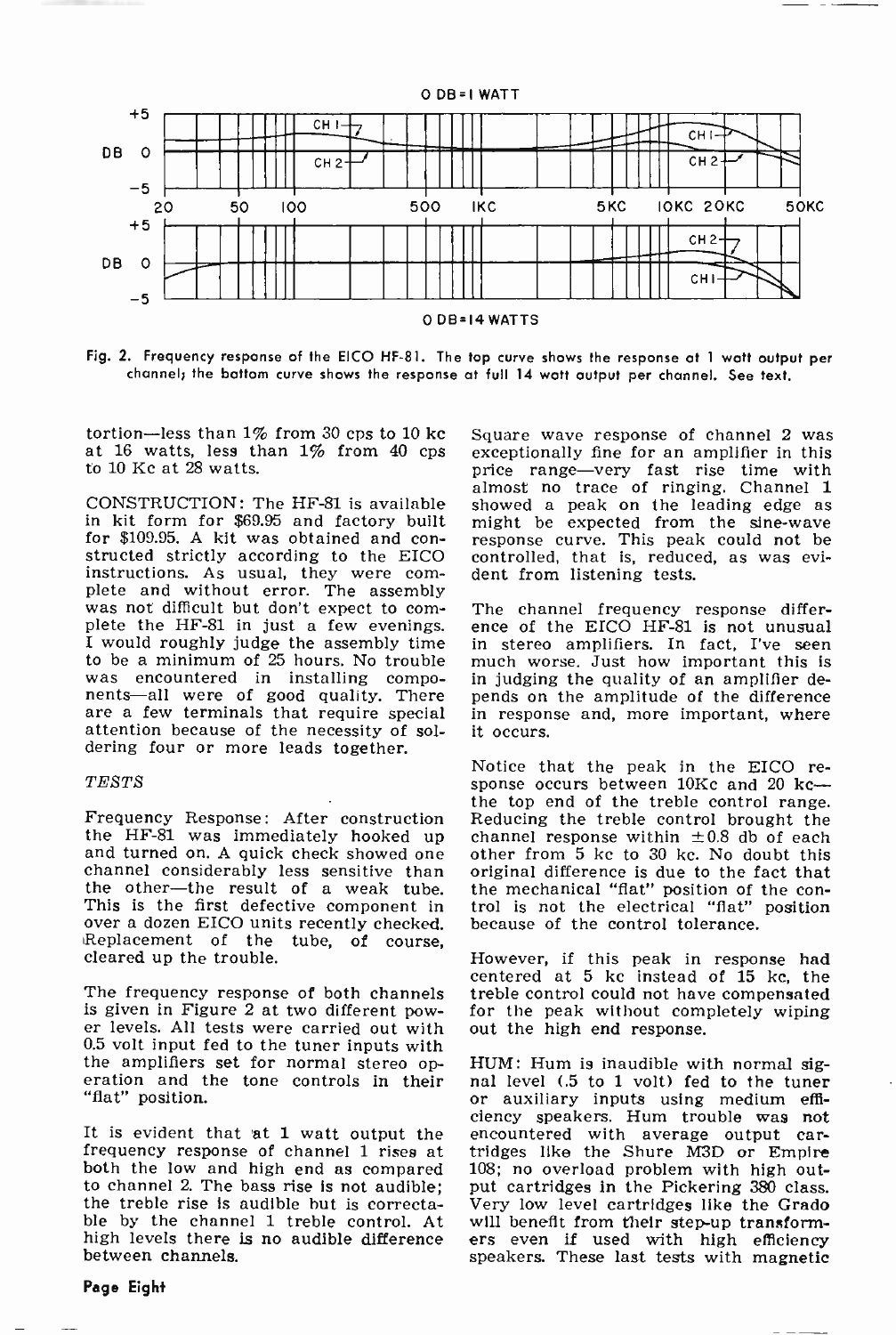cartridges, of course, used the magnetic input jacks.

out a rather strong field, at least from the one I checked, and this could induce hum in some cartridges if the HF-81 is<br>not placed at least a foot or more away. All in all, there are more inputs, outputs,

EQUALIZATION: The RIAA phono equal-<br>ization was not checked since the HF-81<br>uses the same circuit as the HF-85 stereo preamp. This latter unit was found to be entirely satisfactory when checked pre-<br>viously.

3-4/4 ips tape speeds. This circuit, too, is the same as the HF -85 and was previous- ly found acceptable.

volume controls of each channel are its usefulness since it doesn't do any more ganged and operated together—labeled than would be done with an ordinary "level" on the front panel. This convenient extension cord.<br>arrangement brings up another problem-tracking. When the control is advanced Finally, and this is rather minor, I think so that, say, one channel puts out one EICO could improve their sales with a watt, the other channel should also put better looking enclosur is the tracking error.

I checked this by adjusting the output of one channel to  $\frac{1}{4}$  watt intervals from  $\frac{1}{4}$  watts to 14 watts (at 1 kc) and then measured the output from the other channel and computed the difference in db.

watts where it was 1.4 db. It dropped to 0.3 db at 14 watts and 0.4 db at .25 watt.<br>This is quite satisfactory, of course, since even the maximum error at 5 watts would be inaudible on music reproduction.

MISCELLANEOUS: Separate tone con- trols are provided for each channel-an excellent feature, particularly if there is any difference in the frequency response of the channels, or if different speakers are used in each channel.

A balance control, labeled "focus," increases the gain of one channel about  $7\frac{6}{b}$ db while reducing the other about 3 dbit works well.

flexibility; probably more than would ever be used.

There are several other features. For example, both power amplifiers can be<br>combined and operated by one preamplifier while the other can be used to con-<br>trol a separate power amplifier. Thus,

The HF-81 transformers do seem to put the output transformer so that the par-<br>out a rather strong field, at least from allel amplifiers can correctly match a 16 the present mono amplifier need not be discarded to step up to stereo. To help with this, 32 ohm taps are provided on ohm speaker.

not placed at least a foot or more away. All in all, there are more inputs, outputs, and miscellaneous features than would ever be used. The only gadget missing is "loudness" compensation.

treble every time the unit is turned on.<br>The HF-81 features tape equalization with In addition it also increases the wear of<br>a front panel selector for 15-71/2 ips or the treble control. COMPLAINTS: First, the on-off switch is located on the treble control. It should be separate since it requires resetting the In addition it also increases the wear of. the treble control.

VOLUME CONTROL TRACKING: The the on-off switch and this, to me, negates volume controls of each channel are its usefulness since it doesn't do any more Next, the HF-81 features an accessory power outlet on the back apron. This is fine but the outlet is not controlled by

> Finally, and this is rather minor, I think EICO could improve their sales with a sign, although strong and functional, does not compliment the excellent engineering.

Maximum tracking error occurred at 5 86 is technically superior and more verwatts where it was 1.4 db. It dropped to satile and, in my opinion, worth more CONCLUSION: My first impression of the HF -81 was its similarity to EICO's HF -85 stereo preamp and HF -86 stereo power amp. The HF -85, HF -86 pair cost \$13.95 more than the HF-81 in kit form and \$29.95 more factory built. The HF-85, than the under \$14 kit price difference. The factory built \$30 difference, of course, is substantial.

> The HF -85, 86 does not provide a single compact package which could be a dis-<br>advantage if space is a problem. The HF-81 is also easier to use since it eliminates interconnecting cables and additional level controls.

The input and functions switches, the  $\frac{1}{10}$  including some seming for  $\frac{1}{2}$  was particularly superior in its free-Ignoring this, the EICO HF-81 must be classed as one of the best, if not the best, amplifiers in its class. It performed better than any other amplifier in its power class that I have yet checkedincluding some selling for \$30-\$50 more. quency response and switching and input and output facilities.

> MANUFACTURER'S COMMENTS: Your report on our HF-81 stereo amplifier is, in the opinion of our Engineering Department, complete and accurate and we have nothing to add or detract from same.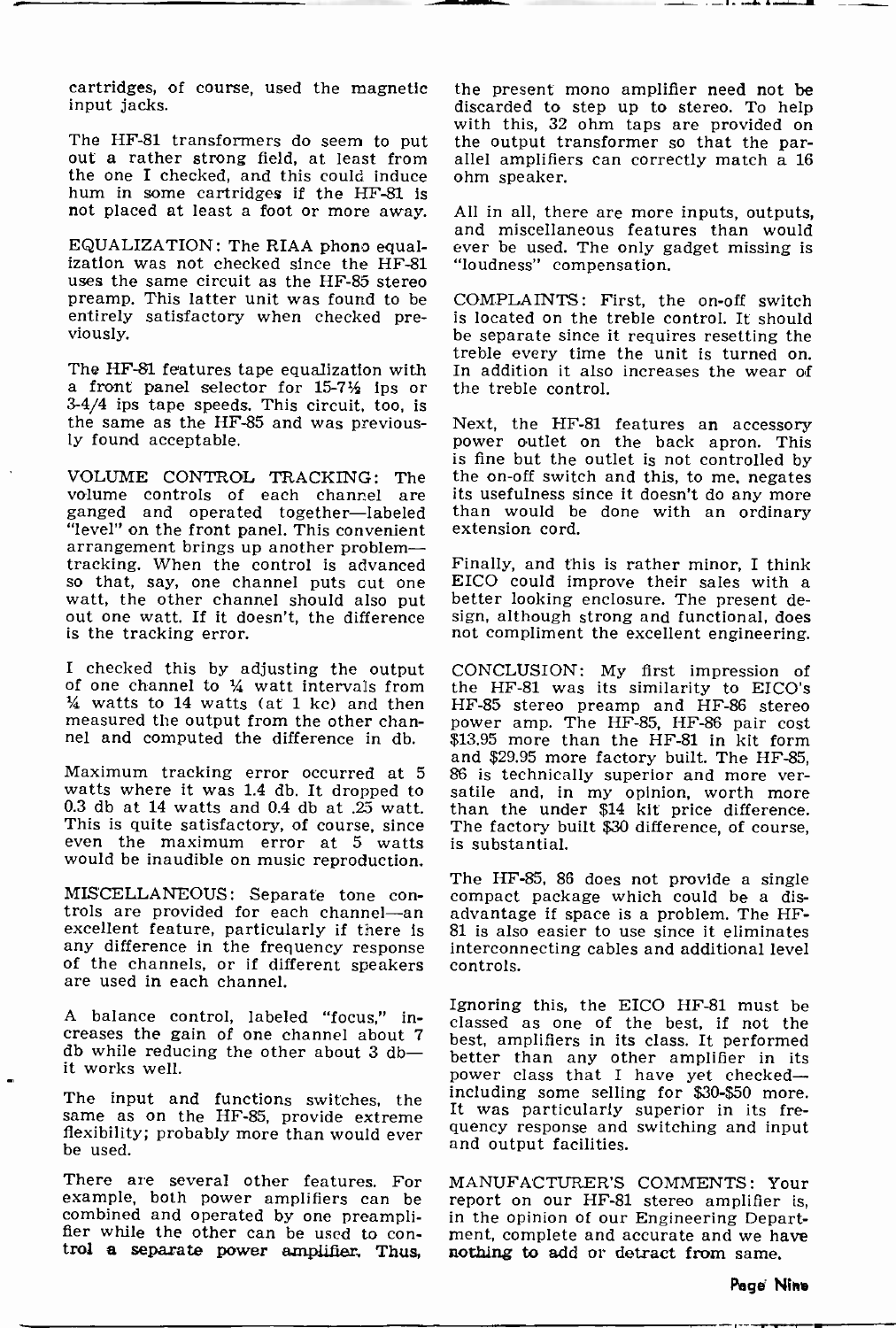# Servosystems

## by Art Widmann NRI Editorial Staff

Servos are the muscles of machines. The servomechanism performs a controlled<br>task-such-as-opening-a-valve, positioning a ship's rudder, dumping a bin, moving a pen on a recorder, or any one of hundreds of jobs that require a machine to provide mechanical movement in response to a control signal. The mechanical electric motor, a solenoid, a hydraulic piston, or a hydraulic motor, but the control pected to work on the electronic section<br>function nearly always includes electronic even if he has never seen the system in function nearly always includes electronic devices.

Servosystems are the backbone of remote control and automation. The servo can be thought of as a servant that performs computer or programmer. The servo system accepts the control signal and performs the mechanical work. Usually the control signal is electrical and requires electronic circuitry in the servo system.

The electronic portion of a servosystem need not be complicated. Many systems have only the equivalent of a couple of audio amplifier stages. However, that

Servomechanisms, or servos for short, are doesn't mean that the servosystems are an important part of industrial machines. a cinch to troubleshoot. Similar trouble a cinch to troubleshoot. Similar trouble symptoms can be caused by either a faulty electronic section or some mechanical part in the system. Before you can intelligently troubleshoot the electronic portion of a servosystem you need to understand the operating relationship between the parts of the system. A lousy time to learn the operation is when the system breaks down. However, that is often what happens. The electronic technician is exoperation. And he can if he comes to the systems. A glance at the print of the system he must work on will enable him to identify the parts in this system that are used to perform functions that he knows must be performed by any servosystem. Once you understand how the system works, troubleshooting and repairing the electronic portion is usually quite simple.

> Let's examine the operating principle of a typical servosystem. Then we will relate the operation of this system to general functions that are performed by any servosystem.



Fig. 1, A simple positioning servo.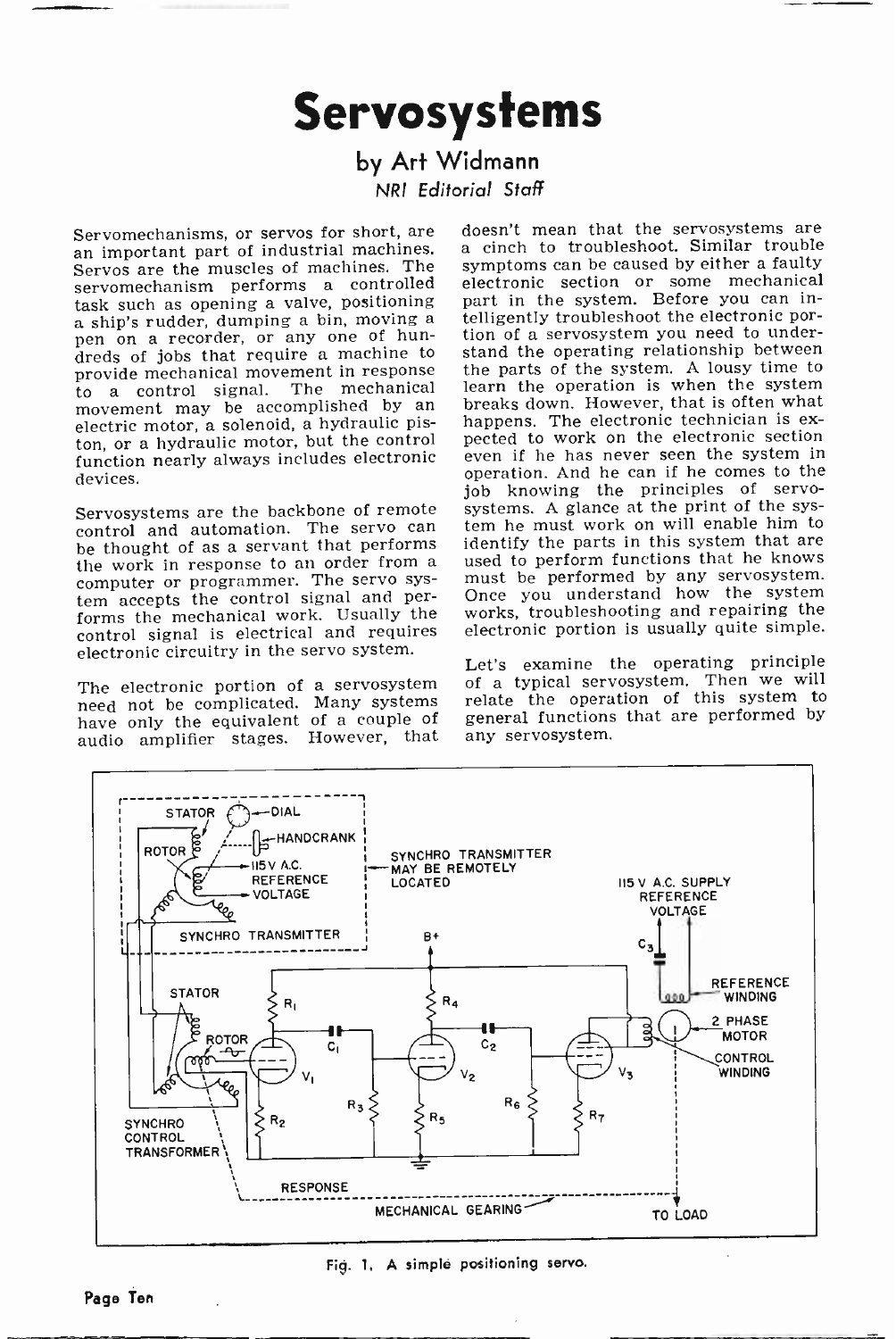#### TYPICAL REMOTE POSITIONING SERVO

Servos that drive motors of 1/10th hp or less are often called instrument servos. These small servo systems are used to position pens on recorders, drive inputs<br>to data processing machines, and position computing mechanisms in computers. While they are designed to drive only light loads, they operate on the same principle as the large servosystems that may be required to move loads weighing several tons.

Fig. 1 shows the schematic for a small positioning servo that would fall in the synchro transmission system that allows. the load to be positioned from a remote location. At the remote location, a hand-crank is shown mechanically connected to a dial and to the rotor of the synchro transmitter. The handcrank sets the dial and rotor to the desired position. The synchro transmitter converts the mechanical position of the rotor into an electrical signal in the stator windings of the synchro transmitter. These stator windings are connected to the stator windings of the synchro control transformer at the servo. The electrical signal from the ply voltage that is suppleed to both the synchro transmitter sets up a magnetic protor of the synchr field in the control transformer. If the rotor winding is at right angles to this magnetic field, no voltage is induced in the winding. If the magnetic field is displaced either clockwise or counterclockwise from the rotor winding a voltage is induced in the rotor.

**Error Signal.** The voltage on the rotor The in-phase error signal tells the servo winding of the control transformer is to move the load clockwise while the outwinding of the control transformer is to move the load clockwise while the out-<br>called the error signal or error voltage. of-phase signal tells the servo to move This error signal indicates both the the load counterclockwise. Notice that the direction and amount that the load must error signal in 2B and C could be made direction and amount that the load must be driven to correspond with the ordered zero by repositioning the rotor of the con-<br>position. The amplitude of the error sig-<br>trol transformer until it is at right angles nal indicates the amount the load must be driven while the phase of the error Fig. 2B, if the rotor winding is moved signal indicates the direction that the clockwise the error voltage would get signal indicates the direction that the load must be driven.

developed on the rotor winding of the control transformer. The position of the increase only now it would be  $180^{\circ}$  out-<br>magnetic field depends on the position of of-phase with the reference voltage so magnetic field depends on the position of of-phase with the reference voltage so<br>the synchro transmitter rotor. With the the conditions would be similar to those the synchro transmitter rotor. With the the conditions would be similar to those synchro transmitter rotor on zero, the in Fig. 2C. Thus, the amplitude and phase synchro transmitter rotor on zero, the field of the control transformer is in the<br>position shown in Fig. 2A. The magnetic field in the control transformer is at right angles to the rotor windings. In this position the error signal is zero because no voltage is induced in the rotor winding. In Fig. 2B, the magnetic field has been rotated clockwise by moving the Am rotor of the synchro transmitter clock-



بالمطافرة والمسدد



wise. In this position, a voltage is induced in the rotor of the control transformer. This error voltage signal is in phase with the reference voltage. The ply voltage that is supplied to both the rotor of the synchro transmitter and the reference field of the two-phase AC motor.

In Fig. 2C the magnetic field has been displaced counterclockwise. In this posi- tion the voltage induced in the rotor of the control transformer is 180° out-of-<br>phase with the reference voltage.

when the field and winding are at right<br>Fig. 2 illustrates how the error signal is angles. If the rotor is moved farther<br>developed on the rotor winding of the clockwise the error signal would again The in-phase error signal tells the servo trol transformer until it is at right angles to the magnetic field. For example in Fig. 2B, if the rotor winding is moved smaller and smaller and finally be zero increase only now it would be 180° outof the error signal depends on the relative position of the magnetic field and the rotor winding of the control transformer. Now let's see how this electrical error signal is used to control the move- ment of the load.

> Amplifier. The error signal is too small to control the drive motor directly so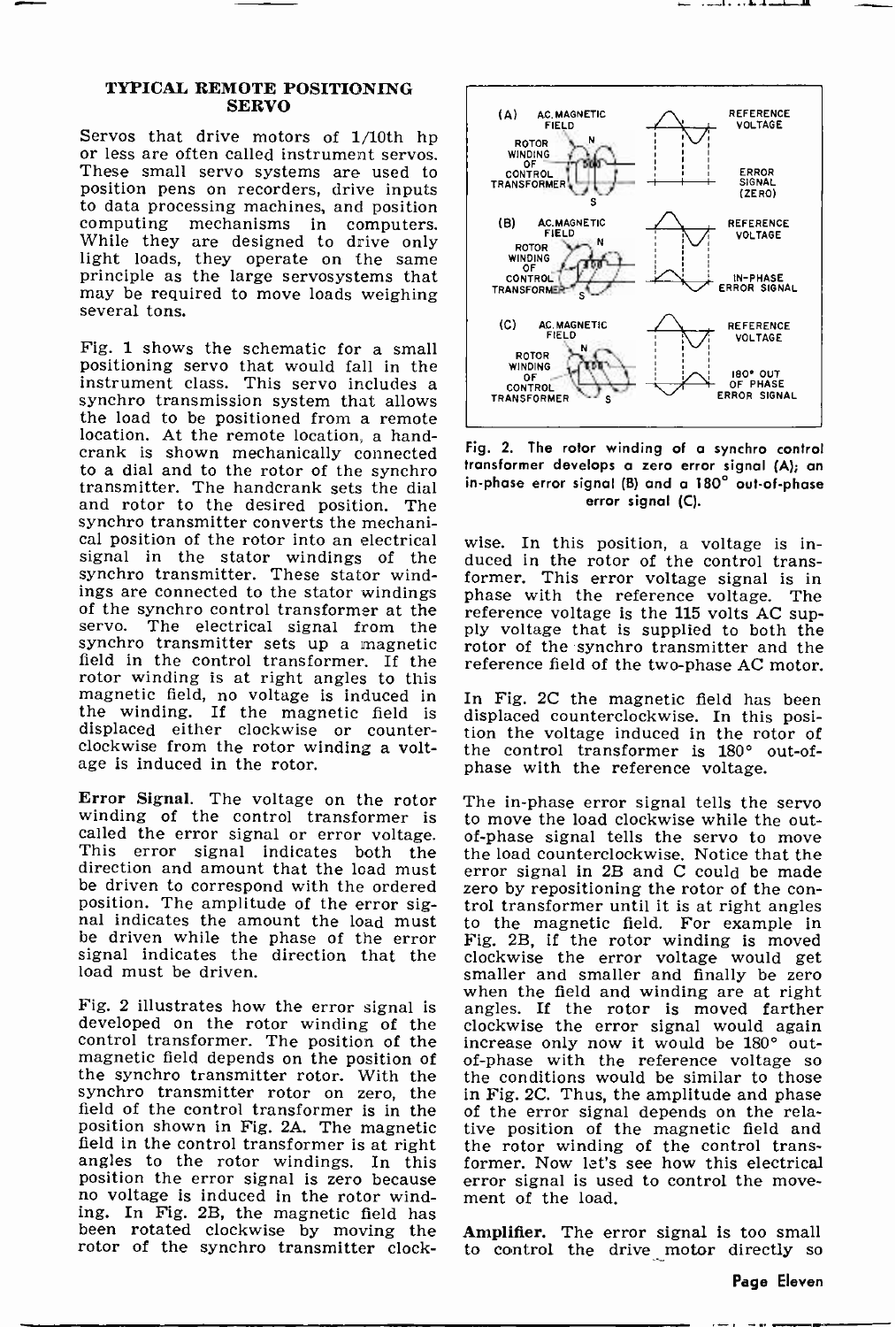the signal is amplified. In Fig. 1, V1 and V2 are voltage amplifiers while V3 is the power stage. The error signal from the rotor of the control transformer is applied directly to the grid of Vl. Resistor R2, in the cathode circuit of V1 ti biases the tube class A. The amplified  $th$ signal appears at the plate of  $V1$  and is direction and speed of the motor. An in-<br>coupled through C1 to the grid of  $V2$ , phase error signal drives the motor in coupled through Cl to the grid of V2. Triode V2 is also class A biased. The on amplified signal at the plate of V2 is signal dr coupled through C2 to the control grid direction. coupled through C2 to the control grid of V3. The power pentode V3 is class A biased by the drop across R7. Notice that the self-bias cathode resistors, R2, R5, and R7 are not bypassed. This produces degenerative feedback in all stages. While this arrangement decreases the gain of each stage, it cancels distortion produced<br>in the stage. Thus the signal appearing across the motor control winding in the The Closed Loop. Up to this point, we plate circuit of V3 will be almost a perfect have discussed only the simple conversion<br>sine wave. The waveshape of this signal of an electrical signal to mechanical mosine wave. The waveshape of this signal is important to the proper operation of the motor.

The Motor. The two-phase induction err motor (Fig. 1) provides the mechanical motor (Fig. 1) provides the mechanical causes the motor to drive the load. As motion for positioning the load. In order<sup>{1}</sup> the load moves, a mechanical connection for the motor to drive, the field set up by the control winding and the field set repositions the rotor causing the error<br>up by the reference winding must be  $90^{\circ}$  signal to decrease to zero. With a zero up by the reference winding must be 90° out-of-phase. This constant phase shift is error signal, the motor stops driving and accomplished by capacitor C3. This capaci- the load is in the ordered position. accomplished by capacitor C3. This capacitor shifts the phase of the current in re-<br>lation to the reference voltage. Thus the transmitter orders the load to be moved current in the reference winding leads the reference voltage. Since the magnetic field is the result of current flowing in control transformer. The electrical signal the winding, the reference field leads the causes the field in the control transformer the winding, the reference field leads the reference voltage by approximately  $90^\circ$ . to rotate to this new ordered position.<br>The field set up in the control winding is This displaces the field in relation to the The field set up in the control winding is either in phase of  $180^\circ$  out-of-phase with<br>the reference voltage. Therefore, the control field either leads the reference field by 90° or lags the reference field by 90°. These magnetic fields combine to

The rotating magnetic field induces a As the load moves, the mechanical gear-<br>field in the rotor of the motor. The field ing from the load to the rotor of the con-<br>in the rotor is attracted to the rotating trol transformer in the rotor is attracted to the rotating magnetic field causing the rotor to turn. transformer rotor. The rotor is moved in The torque produced by the turning rotor a direction that causes the error signal The torque produced by the turning rotor depends on the amplitude of the signal to the motor windings. The motor stops when the voltage to either winding is zero. Thus when the AC voltage across the control winding is zero, corresponding to a zero error signal, the motor is stopped.

The direction of rotation of the motor depends on whether the control field leads

or lags the reference field. When the control field leads the reference field, the motor rotates in one direction and when the control field lags the reference field, the motor rotates in the opposite direction. In this way the error signal at the input to the amplifier controls the direction and speed of the motor. An in-<br>phase error signal drives the motor in<br>one direction while an out-of-phase error signal drives the motor in the opposite

The speed of rotation depends on the amplitude of the error signal. A small error signal drives the motor slowly motor to develop more torque so it turns rapidly.

form a single rotating magnetic field. start driving. The motor moves the load<br>in the direction of the ordered position. have discussed only the simple conversion tion. Now let's see how mechanical feedback makes the servosystem in Fig. 1<br>a closed-loop control system. Suppose an<br>error signal from the control transformer the load moves, a mechanical connection to the rotor of the control transformer repositions the rotor causing the error error signal, the motor stops driving and transmitter orders the load to be moved to a different position. This order is in the form of an electrical signal to the control transformer. The electrical signal to rotate to this new ordered position. control transformer rotor winding. Since the field is no longer at right angles to the rotor winding, an error signal is induced in the rotor winding. This error signal is amplified causing the motor to start driving. The motor moves the load ing from the load to the rotor of the con-<br>trol transformer rotates the control transformer rotor. The rotor is moved in to become smaller. When the motor drives the load to the ordered position, the field and rotor winding of the control transformer are again at right angles and the error signal is zero.

> The mechanical gearing for the system in Fig. 1 is represented by dashed lines connecting the motor to the load and to the rotor of the synchro control transformer. The gearing between the motor and the load is usually a step-down gear ratio. That is, the motor must make many revolutions to drive the load

Genius is the ability to evade work by doing something right the first time it has to be dune.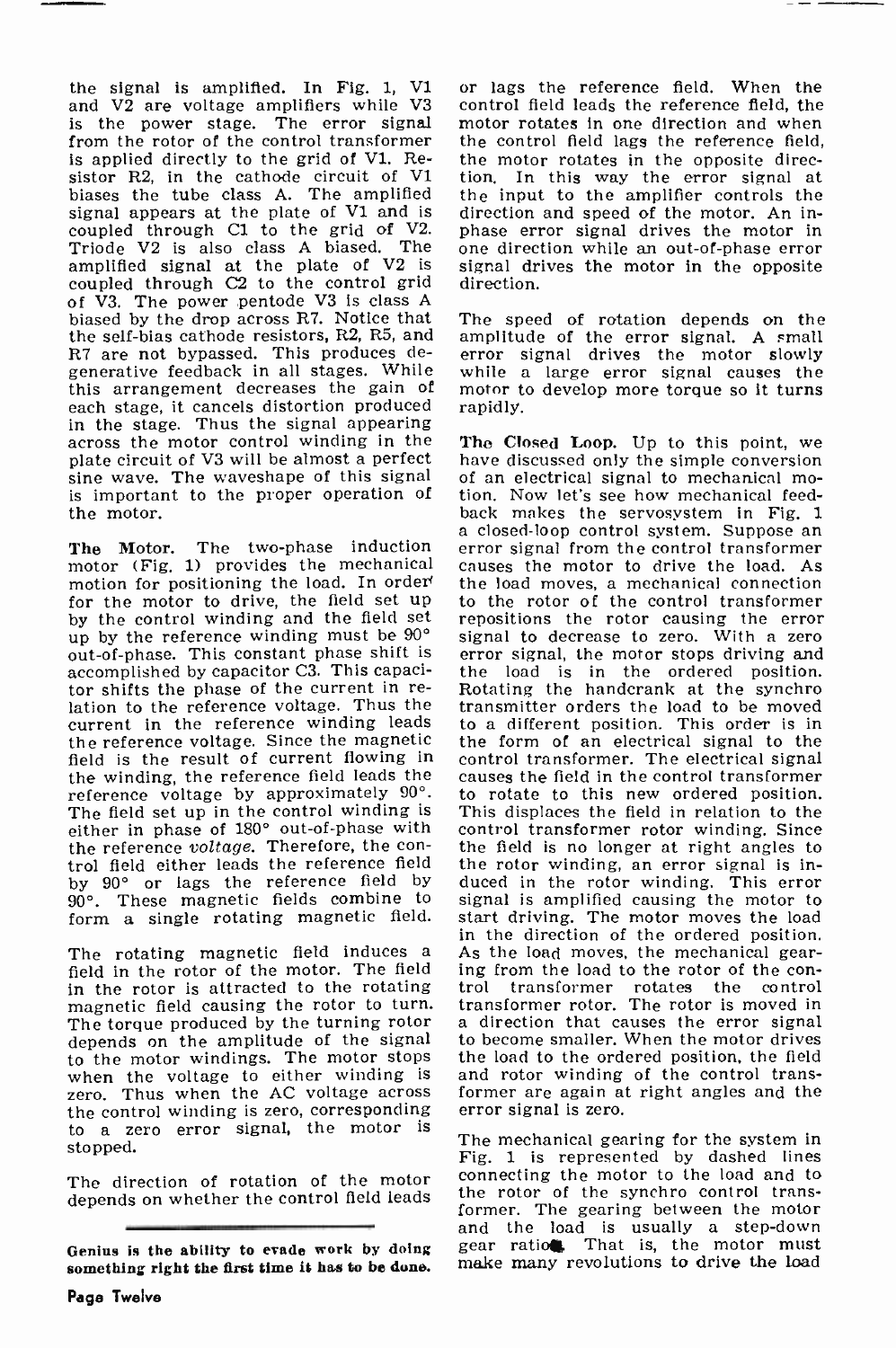

Fig. 3. Elements of a servosystem.

through its full travel. The gearing betrol transformer, called mechanical re-<br>sponse, has a ratio to 1 to 1. Thus the put signal. The mechanical input is the<br>position of the rotor of the control trans-<br>rotation of the steering wheel. This meposition of the rotor of the control transformer is the same as the position of chanical motion controls a hydraulic sys-<br>the load. The tem that positions the front wheels. The the load.

The servosystem in Fig. 1 will position<br>the load rapidly and accurately to any<br>ordered position from the transmitter.<br>Since the amplifter has high gain, only a small error signal is needed to cause in some analogue type computers. The the motor to drive. Therefore, the load weak mechanical output of a computing will follow closely any changes in the mechanism is used as the inp will follow closely any changes in the ordered position.

## ELEMENTS OF SERVOSYSTEMS

Now that you have seen how a particular verted to an electrical signal so it can<br>servosystem operates, let's consider the the amplified. After amplification, the servosystem operates, let's consider the functions that must be performed by any servosystem. A study of these general functions will give you a pattern to work from. Knowing this pattern should enable you to fit the parts of any servosystem into this pattern. This will enable you to figure out how almost any servosystem works.

with the function that must be performed by some part of the servosystem. These functions will be performed by physically dector is the synchro control transformer.<br>different units in different systems. Let's The difference between the electrical sig-<br>consider each function and the kinds of and to the consider each function and the kinds of units that are used to perform the functions.

Input Signals. The input signal to a<br>servosystem is the order that tells the Error detectors may be electrical, me-<br>servo which direction and how far to drive chanical, or electromechanical. The dethe load. This input signal may be electrical or mechanical. In the positioning servo previously described, the electrical signal from the synchro transmitter to the synchro control transformer is the input signal. Other electrical input signals can be the voltage output from transducer circuits. Any device that produces an electrical signal can provide the input signal for useful where the mechanical input signal<br>a servo. For example, a temperature sens- moves only a small distance. The device<br>ing device produces a voltage proportional consists of to the measured temperature. This signal

voltage can be used by a servo to drive an indicator and/or recorder. The servo must have a properly decan accept the signal and compare the signal with the actual position of the load.

Mechanical inputs are some-<br>times used for the input sig-<br>nal to a servosystem. In this<br>case the servo usually op-

erates as a power amplifying device. For example, power steering on a car is one put signal. The mechanical input is the chanical motion controls a hydraulic sysforce applied to the wheels is much greater than the force required to turn the steering wheel.

Servos with mechanical inputs are used in some analogue type computers. The servo. The output of the servo is then used to position another mechanism in the computer. When mechanical inputs<br>are used, the error signal is usually converted to an electrical signal so it can motor converts the electrical signal back to mechanical motion for positioning the load.

A servosystem functional block diagram is nall with the actual load position (me-<br>is shown in Fig. 3. Each block is labelled chanical response) and produces a dif-Error Detector. As shown in Fig. 3, the error detector is the mixing point where the input signal is compared with the position of the load. The error detector compares the ordered position (input sigference signal (error signal). In the positioning servo in Fig. 1, the error detector is the synchro control transformer. The difference between the electrical sigposition of the load (position of the con-<br>trol transformer rotor), causes the rotor winding to produce the error signal.

> chanical, or electromechanical. The device always has two inputs, the servo input and response. The single output is the error signal. The synchro control transformer is one example of an electromechanical electromechanical error detector is the E -coil differential transformer shown in Fig. 4. This type of error detector is useful where the mechanical input signal consists of a movable core shaped like the letter E and a movable armature. The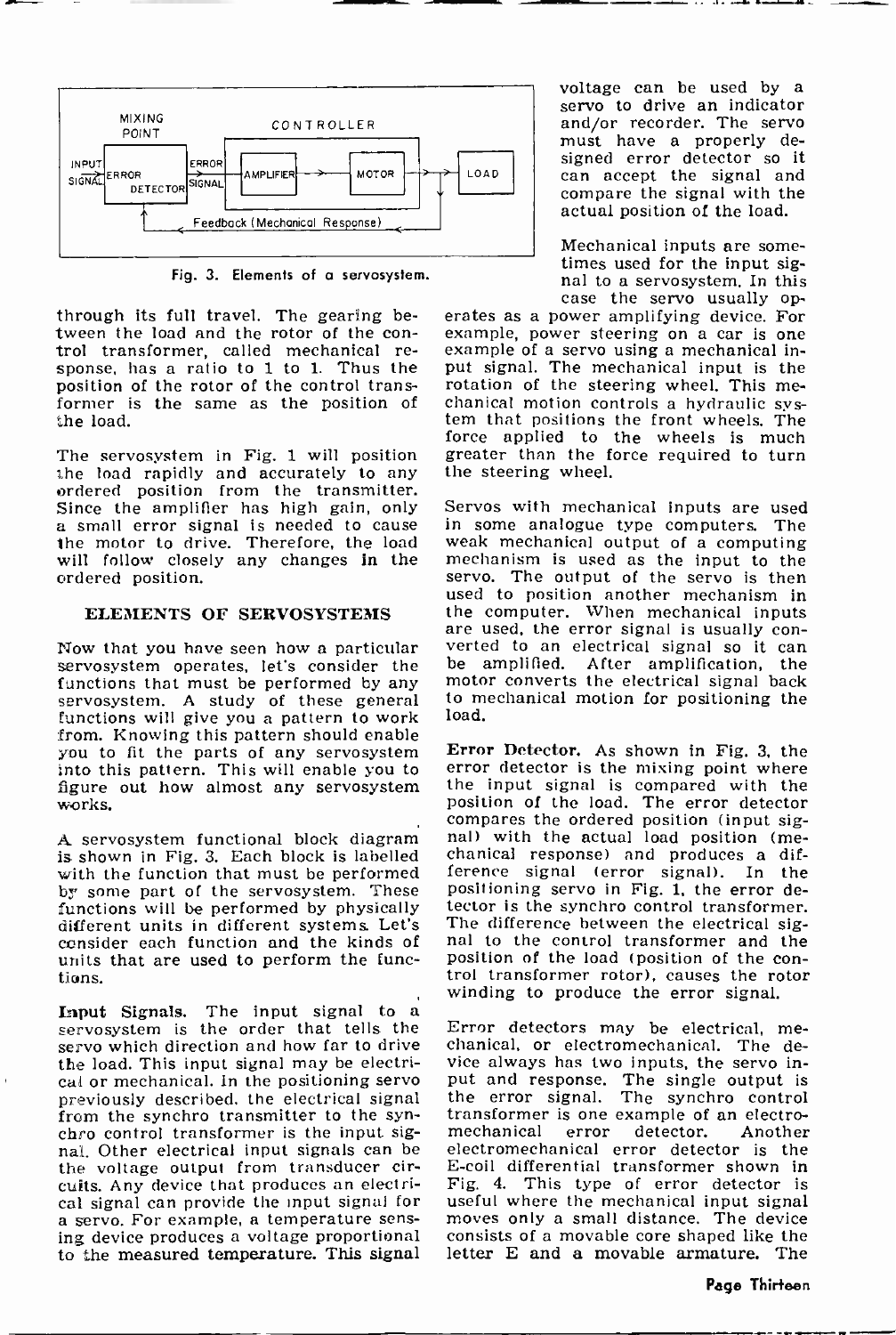

Fig. 4. E -coil differential transformer used as an error detector.

winding on the center leg of the core is<br>supplied by the servo reference voltage. The windings on the end cores are wound. in series opposition. When the armature is centered, as shown, the voltages in-<br>duced in the end core windings are equal. duced in the end core windings are equal. put shaft rotates clockwise, it closes con-<br>Since these voltages oppose each other tacts that cause the motor to drive in one<br>the error signal output is zero. When the direction. W the error signal output is zero. When the direction. When the output shaft rotates armature is displaced up or down, the counterclockwise, it closes contacts that armature is displaced up or down, the induced voltages become unbalanced and an error signal is produced. The phase of the error signal depends on the direction the armature is displaced while the amplitude depends on the amount of displacement. The error signal is cancelled by moving the core of the E trans-<br>former. Mechanical response repositions the core of the E transformer so the armature is again centered in relation to the core. This drives the error signal to zero.

Another common electromechanical error detector uses a pair of potentiometers. **The Controller**. The part of the servo-<br>Fig. 5 shows two potentiometers used as a system that amplifies the error signal and<br>an error detector. The servosystem positions the load is potentiometers. The shaft of potentio-<br>meter P1 is driven by the mechanical 3 the controller consists of an amplifier<br>input order signal. Mechanical response and a motor. This is usually an electronic input order signal. Mechanical response drives the shaft of potentiometer P2. The voltage between the potentiometer arms is the error signal. When both arms are in the same relative position, the error signal is zero. If the arm of P1 is<br>moved up an error signal is produced and the servo must cause mechanical response to move the arm of P2 to the same relative position to cancel the error signal.

Some error detectors are entirely electrical. The error signal is produced by comparing two electrical signals to ob-

tain a different voltage for the error signal. For example, the position of the load (response) is represented by the amplitude of one DC voltage while another DC voltage is the servo input signal.<br>These two voltages are compared in a<br>resistive network to produce a difference voltage. The difference in the two voltages in the error signal input to the amplifier.

Still other error detectors are completely mechanical. A mechanical differential compares the mechanical servo input order signal with mechanical response. The difference in these two signals is a mechanical error signal. Fig. 6 shows a schematic representation of a mechanical differential used as an error detector. Input shaft No. 1 couples the input signal to the differential. Input shaft No. <sup>2</sup> couples mechanical response to the differential. The output shaft couples out the mechanical error signal.

The mechanical error signal from the differential is converted to an electrical signal that can control the servo amplifier. Some systems use a simple contact arrangement. When the differential outtacts that cause the motor to drive in one cause the motor to drive in the opposite direction. When the error signal is zero, both sets of contacts are open and the motor is at rest.

Many other types of error detectors are used in servosystems. Many of them are variations of the types discussed above. the same function of comparing the ordered position with the actual position to produce an error signal.

system that amplifies the error signal and positions the load is called the controller. You will also hear the controller referred to as the servodrive. As shown in Fig. and a motor. This is usually an electronic amplifier and electric motor. The motor



Fig. 5. Error detector using a pair of potentiometers.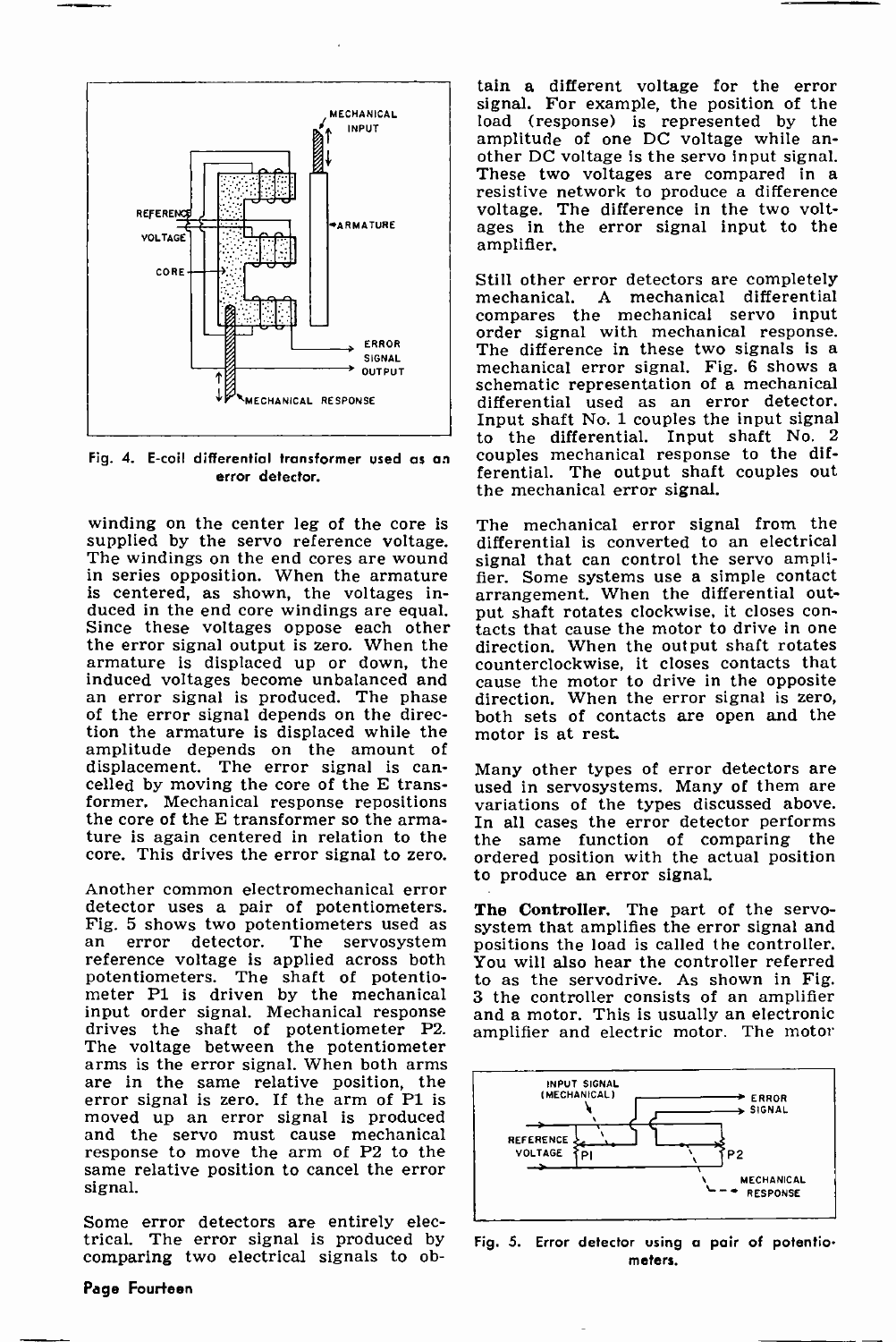may be AC or DC and the amplifier is selected to produce the necessary power system did not have some kind of damptom drive the motor. The AC motors are ing to stabilize the motion, the servo to drive the motor. The AC motors are<br>usually two-phase induction motors. Some DC motors are very small and have permanent magnetic fields. Others are On the other hand the load might swing<br>large heavy-duty types having separately back and forth across the ordered posilarge heavy-duty types having separately back and forth across the ordered posi-<br>excited fields. These large DC motors are tion several times before it settled on excited fields. These large DC motors are often driven by thyratron drive circuits.

In some servo systems the output of the amplifier drives a solenoid. The solenoid positions a hydraulic valve which controls a hydraulic system or hydraulic motor. Hydraulic servodrives are found on heavy equipment where high torque is needed described as "hunting." There is one other<br>to position the load. Some servosystems form of instability known as "runaway." use pneumatic controllers. Air, under pressure is controlled in much the same way as oil in a hydraulic system.

Response. In servosystems, there is always a feedback path from the output (load) back to the input. This feedback feature makes the servo a control sys-



Fig. 6. Schematic diagram of a mechanical differential used us an error detector.

tem. The response of the load becomes a part of the input to the system. Response enables the servo controller to<br>adjust its driving force to the load condition. Thus if the load is increased, the loss increased in the system is designed. The damping or motor finds it more difficult to drive the stabilizing device may be a simple fricmotor finds it more difficult to drive the load to the ordered position. This condition is reflected at the input to the con-<br>troller through the response connection.<br>servo in Fig. 1 relies on the friction of If a heavier load prevents the motor from<br>keeping the load in the ordered position, the difference between the ordered position and response becomes greater. This produces a larger error signal and the motor produces more torque. In this way, servosystems are able to adjust, within<br>limits, to changing load conditions. One common method of stabilizing servolimits, to changing load conditions.

 $\overline{1}$ 

Stabilizing Devices. Servosystems with high gain amplifiers have a tendency to be unstable. That is, when the load approaches the ordered position rapidly, the inertia of the load tends to carry the

induction motors. would oscillate. The instability might be very small and have a simple overshoot of the ordered position. load past the ordered position. If the system did not have some kind of dampwould oscillate. The instability might be On the other hand the load might swing the ordered position. This type of instability is called damped oscillation. If the load vibrates rapidly back and forth at the ordered position the instability is known as "jitter." If the load oscillates continuously back and forth across the ordered position, the instability is usually described as "hunting." There is one other When the servo is energized, the load drives rapidly in one direction or the other to its limit of travel and stops. This runaway condition is usually caused by improper wiring.

> Oscillations are produced in undamped servosystems in the following way. The error signal causes the load to approach the ordered position rapidly. After the error signal drops to zero, the inertia of the load causes the load to coast past the ordered position. Mechanical response to through zero and causes the error detector to produce an error signal calling for the servo to drive the load in the opposite direction. When the servo responds to this reverse error signal, the load is again driven past the ordered position. Thus even with the input to the servo stopped, the load would oscillate back and forth across the ordered position.

The amount of damping required to stabi-<br>lize a particular servosystem depends on lize a particular servosystem depends on many factors. The time lag between the application of the error signal and the movement of the load is one factor. The inertia of the load, motor armature and gearing is another. These and other factors are taken into consideration when the system is designed. The damping or tion damper or a complex electro-mechaniservo in Fig. 1 relies on the friction of the load, gearing, and motor bearings to provide enough friction damping to stabilize the system. This damping is sufficient because the servo is designed to drive only a light load having very little inertia.

systems is to use a tachometer generator. The tachometer generator, also called a rate generator, is a small generator connected to the drive motor shaft. The rate generator produces an output (Continued Page 20)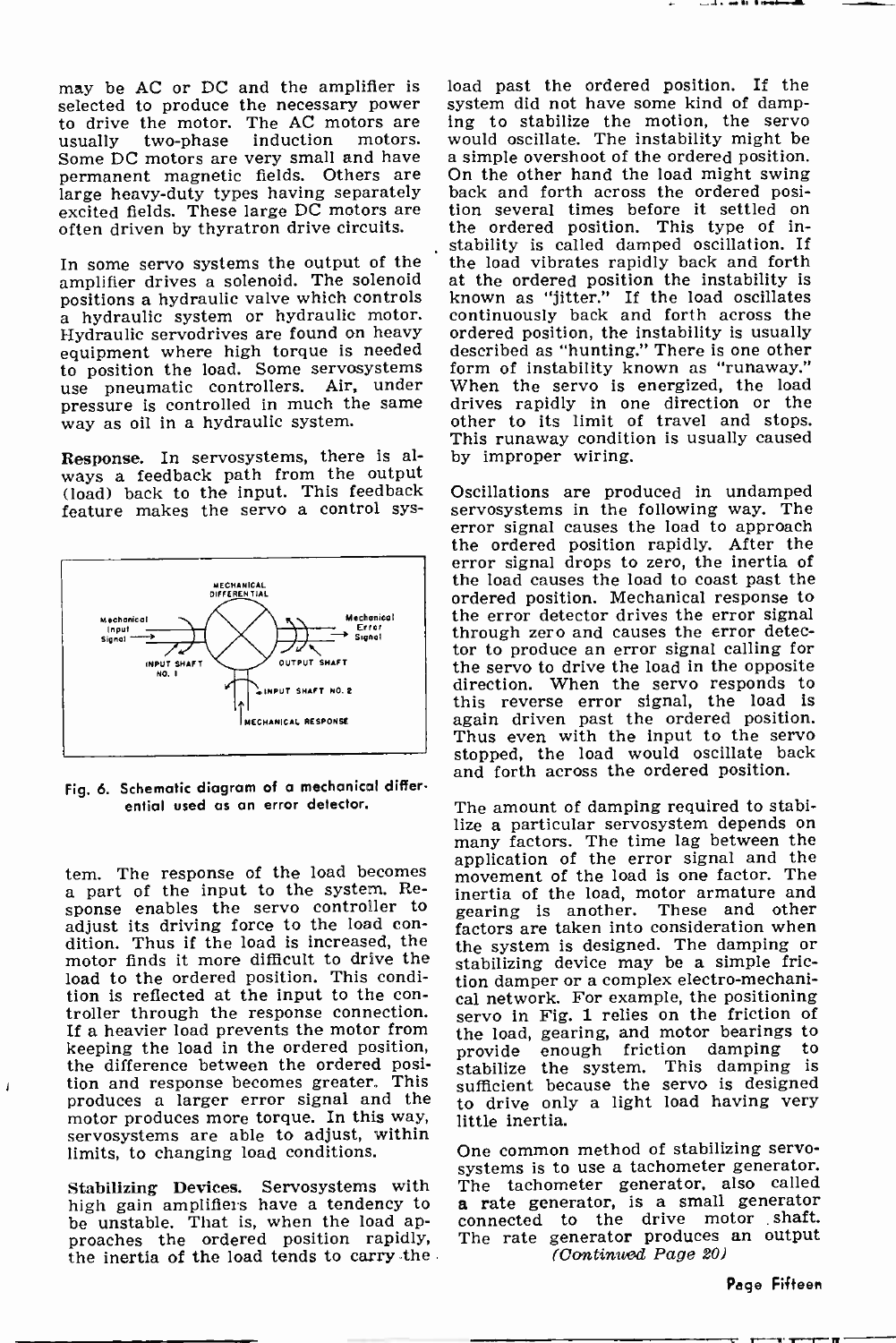# Christmas Suggestions

This issue of NRI News and the next feature a complete catalog of items available through<br>your Supply Division. As a final reminder, be sure to place Christmas orders early and avoid<br>the disappointment of delayed shipments



Contains 100-watt Weller "Junior" Solder-<br>ing gun, soldering aid, brush, roll of rosincore solder. The ideal gift. A \$7.95 value for only \$5.95 postpaid.



Sturdy aluminum; gray baked-on wrinkle finish; brushed finish chrome handle. Protect your VTVM and improve appearance. Quick installation; exact fit. All necessary screws included. \$1.00 postpaid.

## Ungar Soldering Pencils

Ideal for printed circuit work. Requires practically no maintenance. Time saving; heats to soldering temperature in a few seconds. Comfortablehandle Is always temperate. Interchangea- ble heating units with easily replaceable tips.



Junior Kit includes handle with cord, one 371/<sub>2</sub> watt heating unit and one package of ten tips. List price \$5.00, NRI student price \$3.98 postpaid.

heating units  $(47\frac{1}{2}, 37\frac{1}{2})$ , and  $23\frac{1}{2}$  watt) and package of 10 tips. List price \$9.25, NRI student prioe \$7.40 postpaid.



# Professional Tool Kit-\$10.95<br>A real money-saving value. Thirteen care-

fully selected, top quality tools—not inex-<br>pensive store counter specials. If purchased penarately, the same tools would run \$14.00 or more at dealer's net prices. \$14.00 or more at dealer's net prices. Recommended for NRI experiments; all Radio-TV service work. Yours thru the NRI Supply Division for only \$10.95-we pay the postage.

## Shopmate  $\frac{3}{8}$ " Electric Drill



Save over \$8.00 on this exceptional %" drill. (Retails for \$26.95). Has the power, low speed, and ideal size for Radio-TV low speed, and ideal size for Radio-TV<br>work. Takes bits from  $1/16''$  to a full  $\frac{1}{36}''$ . Shipped complete with rubber covered handle that attaches to either side of drill for safe, two -hand operation. Genuine geared chuck with key. Weight 3 lbs. Length 9"; height 6". Price includes postage. \$18.50.



**Senior Kit** has handle with cord, three Made by the Portable Electric Tool Com-<br>heating units  $(47\frac{1}{2}, 37\frac{1}{2}, \text{and } 23\frac{1}{2}, \text{watt})$  pany. Rated at 60 watts, 110-120 volts.  $\frac{1}{4}$ " Made by the Portable Electric Tool Compyramid tip. Perfect for experiments service work. Complete with stand. \$3.75.

## Page Sixteen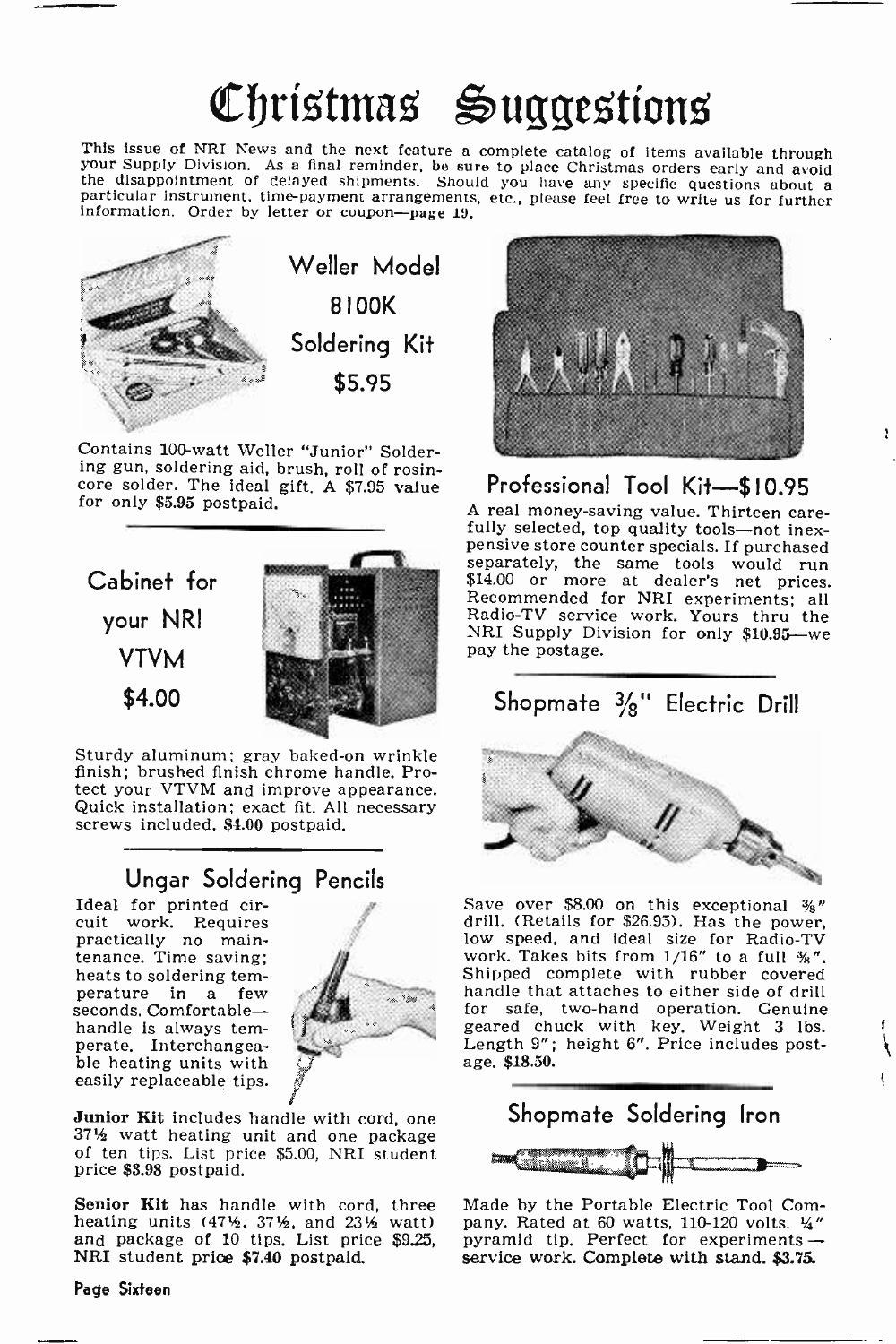## Cabinet for your NRI Radio \$4.95



Designed especially for the NRI Radio receiver. Modern appearance; greatly improved tone. Front is well-seasoned, Philproved tone, Front is well-seasoned, Fill-<br>ippine Mahogany plywood; White Gum or 16" steel in seconds. Does work of sides, top, and bottom. Sanded smooth.<br>Shipped knocked-down. Easy--fun to as-<br>semble and add your own finish to match has<br>room decor. Just \$4.95, postpaid.

Replacement Parts Kits



A wide assortment of the most needed re-<br>placement parts for Radio-TV service<br>work, Standard Parts Kit would run over \$50.00 at dealer's net prices. Includes condensers, resistors, rectifiers, trans-<br>formers, oscillator coils, pilot lamps, volume controls, electrolytics, dial repair<br>kit, speaker cement and solvent, line<br>cords, plus seven of the most commonly cords, plus seven of the most commonly needed replacement tubes. Fresh, first quality, name-brand parts-not surplus. ca<br>Priced to save and earn you money. Ju Choice of two kits.

gage steel tool box. Weight-12 lbs. Ship-<br>ped express collect.

**Economy Kit price \$19.95** including heavy Junior Tube Caddy. Size gage steel tool box. (Does not include  $x 8$ ''. Holds 143 tubes. \$9.95. gage steel tool box. (Does not include speaker cement and solvent, volume control assortment, rectifiers, or tubes.) Weight 11 lbs. Shipped express collect.



Extend range of your Model W VTVM to 30.000 volts for DV measurements in TV circuits. Fits right over standard test to tighten. SAFE-easy to use. Complete instructions included. \$5.50 complete including postage.



or  $\frac{1}{2}$ " steel in seconds. Does work of rip saw, jig saw, cross cut, scroll, coping, hack, band, and keyhole saw. Safe to use, easy to handle. Powerful  $\frac{1}{4}$  horsepower makes its own starting hole on inside cuts. Outstanding features include builtin light, angle adjustment cuts up to 45° bevels, rip fence and 8-circle guide, auxiliary handle-attaches to either side. Ship- ped complete with blades. Nationally advertised price is \$29.95. NRI price-\$21.00 including postage.



Shoree of two mesh and the caddy built of sturdy  $\frac{5}{8}$ " plywood Standard Kit price \$29.95 including heavy covered with tough, luggage-type pyrox-The easy orderly way to store tubes or carry tubes and tools on service calls.<br>Just the thing for spare-time servicing. Choice of two caddies. Popular Carry-<br>All Caddy built of sturdy %" plywood covered with tough, luggage-type pyrox-<br>ilin fabric. Size  $21'' \times 15'' \times 8''$ . Capacity 262 tubes. Price \$13.95.

Junior Tube Caddy. Size  $15\frac{3}{4}$ " x  $12\frac{1}{2}$ "



Model D-440, dual heat, rated at 100-130 watts. List price \$14.90. NRI price \$9.95 postpaid. Model D-550, dual heat, rated at 200-250 watts. Heavy duty. List price \$16.25. NRI price \$11.95 postpaid.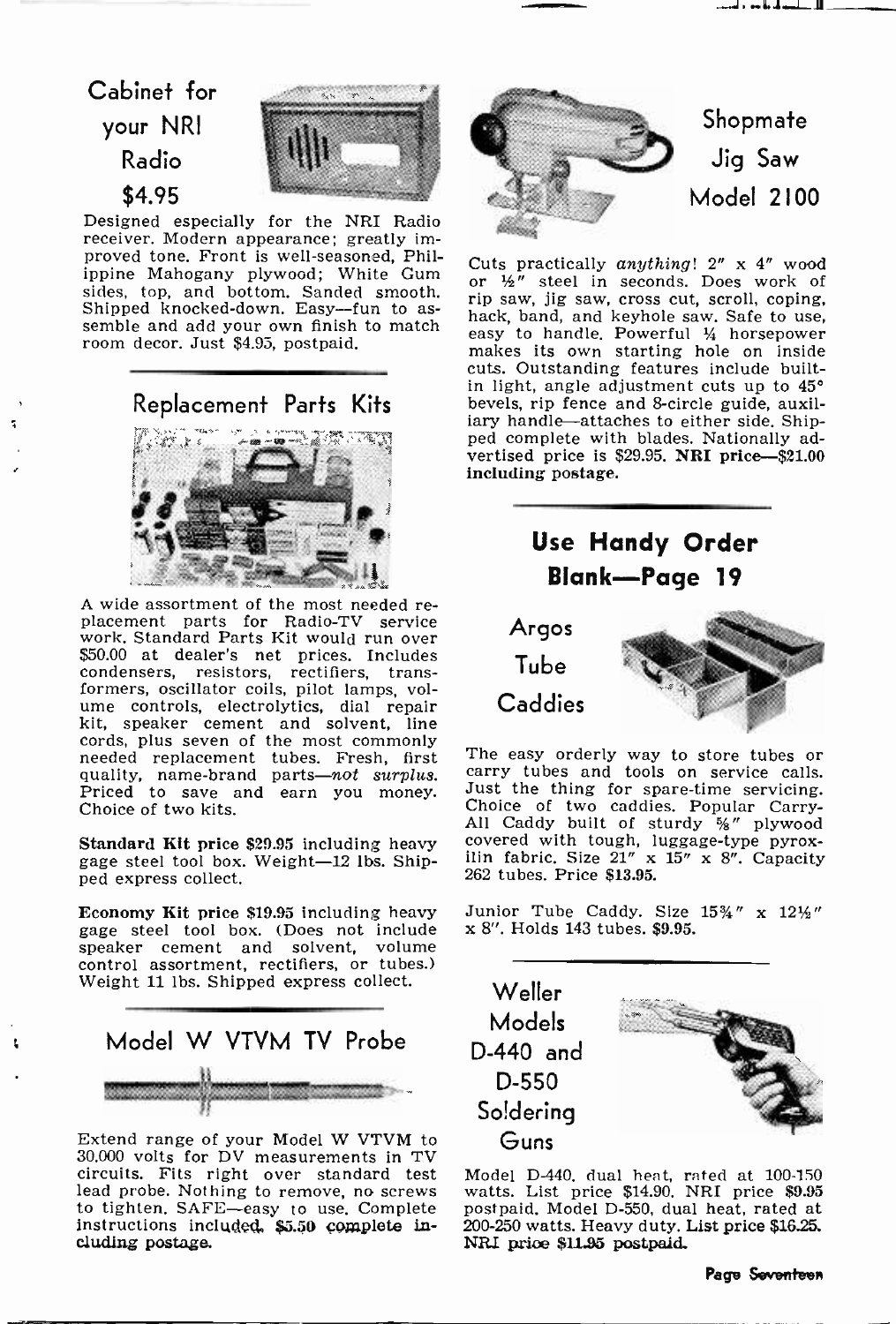## NRI Professional Model 250 <sup>5</sup>-Inch Wide -Band Oscilloscope

## **Specifications**

Vertical sensitivity: .023 VRMS after internal

calibration is adjusted.<br>Frequency response: Flat from 13 CPS to 2.5 mc. Down 05DB at 11 CPS. Down 1.5 DB at 3.58 mc. Down 3.5 DB at 4.5 mc. Horizontal sensitivity: 1.0 VRS.

Frequency response: Flat from 20 CPS to 90 Ice. Down .8 DB at 12CPS. Down 3 DB at <sup>250</sup>

kc. Uses 11 tubes including dual types giving equivalent of 19.

Rise time: .05 ms.<br>Sweep frequency: 10 CPS to 500 kc.<br>Push-pull on-off switch.

Operates from 110-120 volts, 60 cycle only.

## IMPRESSIVE CABINET AND PANEL

Sturdy aluminum cabinet finished in hand-<br>some black wrinkle. Dimensions  $9\frac{2}{3}$ " x  $13\frac{3}{4}$ " x  $15\frac{1}{2}$ ". Brushed aluminum panel with deep etched black lettering. Red and black control knobs. "5-way" binding posts. Strong carrying handle and rubber feet<br>on bottom of cabinet to prevent marring. Added features that give you professional appearance and operation. Overall shipping weight, 23 lbs.



## PROFESSIONAL PROBE SET AVAILABLE AT LOW COST

Even though most scope observations and not noisy.<br>tests can be made with ordinary test leads, lations re special probes are necessary to get maxi- mum use from this instrument.

This DeLuxe Probe Set, designed exclusively for use with the Model 250, includes complete instructions, sturdy roll-up carrying case, shielded cable and these probes. 1. High impedance, low capacity probe. 2. Crystal demodulator probe. 3. Resistive isolating probe and 4. Shielded direct probe. Price complete-only \$14.95.



Speeder fully -automatic Wirestripper. Delayed return action. A real time-saver, Well built. \$5.94 postpaid.



## Kit-\$89.50 Assembled-\$139.50

NRI DESIGNED for your complete satisfaction. For<br>color, black-white TV servicing; AM-FM and transistor<br>radios; high fidelity; industrial Electronics.

HIGH SENSITIVITY-023 (RMS) volts per inch; but

READ PEAK -TO -PEAK VOLTAGES directly. No calculations required.

RUGGED CONSTRUCTION; built to last. Truly professional appearance.

WIDE BAND RESPONSE. No wave distortion transients. Actually shows 3.58 color burst.

USES PHASE INVERTER TUBES in horizontal and vertical push-pull output stages.

SYNCS AND LOCKS EASILY—with positive action—<br>on any TV receiver signal. Traces TV signals; locates defective sync circuits.

ACCURATELY MEASURES RIPPLE OUTPUT of any power supply. Check auto radio vibrators dynami-.<br>callv.

VERTICAL AMP RESPONSE-flat 13 cps to 2.5 mc down 1.5 db at 3.58 mc.

SWEEP RANGE-10 cycles to 500 kc. Uses special NRI linearity circuit.

PLENTY OF BRIGHTNESS. No need to turn off or dim<br>lights to see trace. 2400 volts on CRT.

PERFECT FOR SQUARE WAVE ANALYSIS and FM-TV alignment with a sweep generator.

QUALITY COMPONENTS THROUGHOUT. Standard <sup>90</sup>-day EIA parts and labor warranty.

AVAILABLE. ON LOW MONTHLY TERMS.

Uses two printed circuits, clear instructions, easy to build.

Page Eigñteen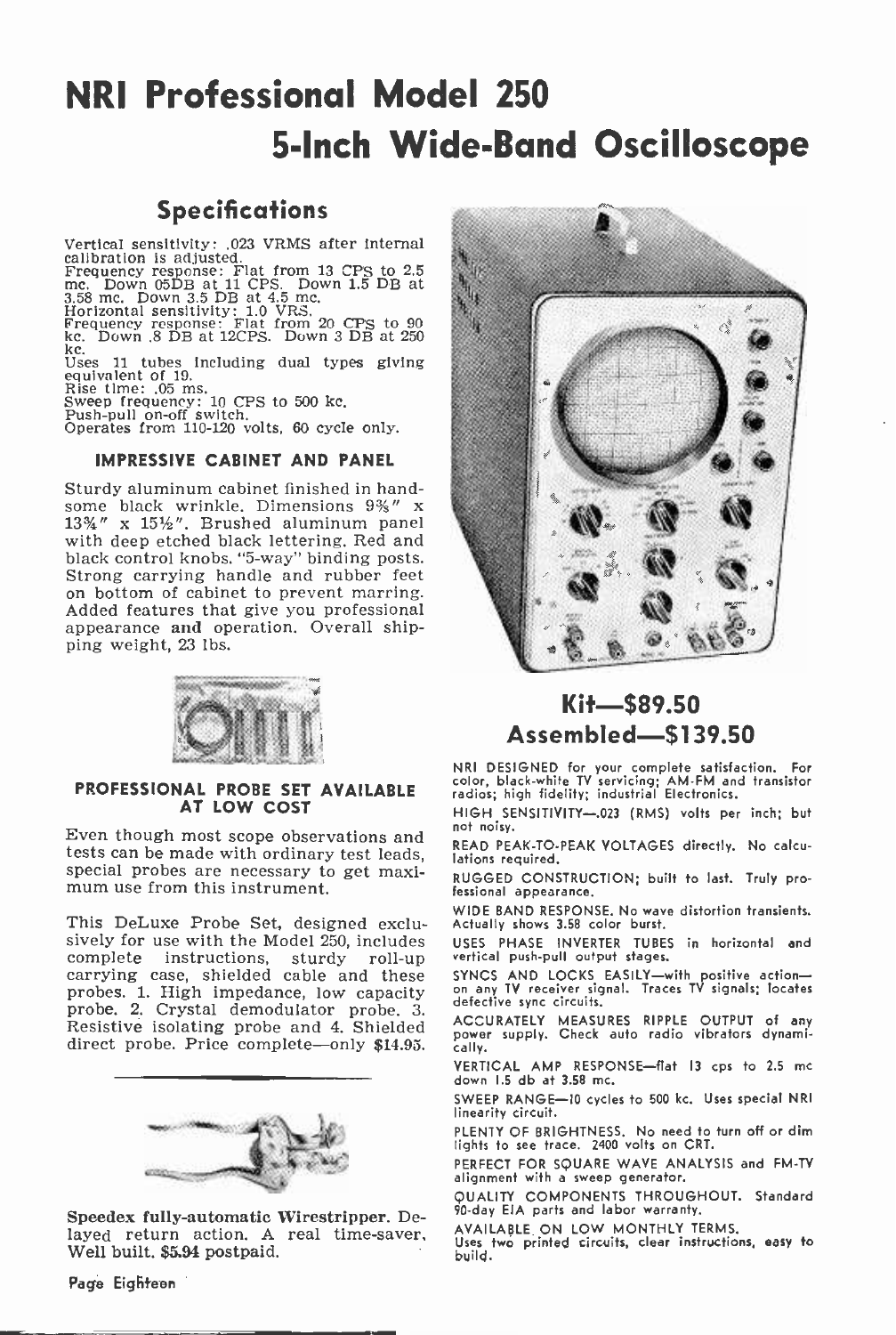## B&K Model 1075 Television Analyst

UNIQUE NEW SIGNAL INJECTION TECHNIQUE. Saves Trouble -Shooting Time and Work.



## \$254.75

(Note: The Model 1075 is not a "begin $ner's'$  instrument. It is a practical instrument for the experienced TV technician and well-advanced student only.)

#### FEATURES

R.F. Supplies complete r.f. and 1.f. signals with video and audio modulation to quickly troubleshoot each stage in each of the sections of the TV receiver. Enables you to check the r.f. sensitivity and AGC settings of TV receivers.

VIDEO Reproduces a complete test pattern on the screen of the TV picture tube and Inon the street of the re-<br>digets signals into each video stage of the re-<br>ceiver for fast, visual trouble-shooting and<br>bandwidth, resolution, shading and contrast<br>capabilities of the TV set.

SYNC Provides composite signal, positive and negative.

AUDIO Provides a 4.5 mc sound channel. FM |<br>modulated with approximately 25 kc deviation. |<br>Injection of the 400 cycle tone signal simplifies |<br>trouble-shooting of the audio section.

COLOR Enables you to trouble -shoot and signal trace color circuits in color TV sets.

Generates white dot and crosshatch patterns on TV screen for convergence adjustments.

Generates full color rainbow pattern of orange, red, magenta, blue, cyan, green to test color sync circuits, check range of hue control. etc.

SET ADJUSTMENT to check and adjust the vertical and horizontal linearity, size and aspect ratio of television receivers.

Other Applications: Picture source to demon-<br>strate the performance of TV receivers. Ad-<br>vertising display of pictures and sound mes-<br>sage on TV screens. Transmitter for video and audio paging systems. Checking the per- formance antenna systems.

Shipped express collect. Weight 38 lbs.

## Model O Filament Tester

Completely self-contained. Quick checks receiver and TV picture tubes for filament continuity. Uses two long -life pen life cells. A real time saver on servicing<br>jobs. Has built-in pin built-in pin straighteners and also



checks fuses, pilot lamps.<br>Easily carried in jacket; size 1" x 3½" x<br>5%". Handsomely styled, custom made 5%". Handsomely styled, custom made<br>case, brushed aluminum panel with black lettering. Complete instructions printed on back. The ideal "extra" Christmas gift priced at only \$5.50, postpaid, complete with batteries.

## ----ORDER BLANK -----

National Radio Institute Supply Div. 3939 Wisconsin Ave. Washington 16. D. C.

Send me the following item(s):

| I enclose \$ (check or money order).                                    |  |  |
|-------------------------------------------------------------------------|--|--|
| 5.95<br>Weller 8100K Soldering Kit \$                                   |  |  |
| 4.00<br>NRI VTVM Cabinet \$                                             |  |  |
| 3.98<br>Junior Ungar Soldering Kit \$                                   |  |  |
| 7.40<br>Senior Ungar Soldering Kit \$                                   |  |  |
| Professional Tool Kit  \$ 10.95                                         |  |  |
| Shopmate 1/8" Electric Drill \$ 18.50                                   |  |  |
| 3.75<br>Shopmate Soldering Iron  \$<br>Гι                               |  |  |
| 4.95<br>NRI Radio Cabinet \$                                            |  |  |
| Economy Parts Kit  \$ 19.95                                             |  |  |
| Standard Parts Kit  \$ 29.95                                            |  |  |
| Model W VTVM TV Probe \$<br>5.50<br>-1                                  |  |  |
| Shopmate Jig Saw  \$ 21.00                                              |  |  |
| Argos Carry-All Tube Caddy  \$ 13.95                                    |  |  |
| Argos Junior Tube Caddy \$ 9.95<br>Γı                                   |  |  |
| 9.95<br>Weller Model D-440 Gun \$<br>! I                                |  |  |
| Weller Model D-550 Gun  \$ 11.95                                        |  |  |
| Model 250 Oscilloscope Kit  \$ 89.50<br>⊓                               |  |  |
| Assembled Model 250<br>п                                                |  |  |
| Oscilloscope \$139.50                                                   |  |  |
| Oscilloscope Probe Set \$ 14.95<br>ך ו                                  |  |  |
| B&K Model 1075 TV Analyst \$254.75<br>П.                                |  |  |
| Speedex Wirestripper \$ 5.94                                            |  |  |
| Series String Filament Tester \$ 5.50                                   |  |  |
| Tell me how I can buy the equipment !<br>have checked on monthly terms. |  |  |
| Name                                                                    |  |  |
|                                                                         |  |  |
|                                                                         |  |  |
|                                                                         |  |  |
|                                                                         |  |  |
| Express Office<br>In Washington, D. C. add 2% D. C.                     |  |  |

Sales Tax.

ł

Page Nineteen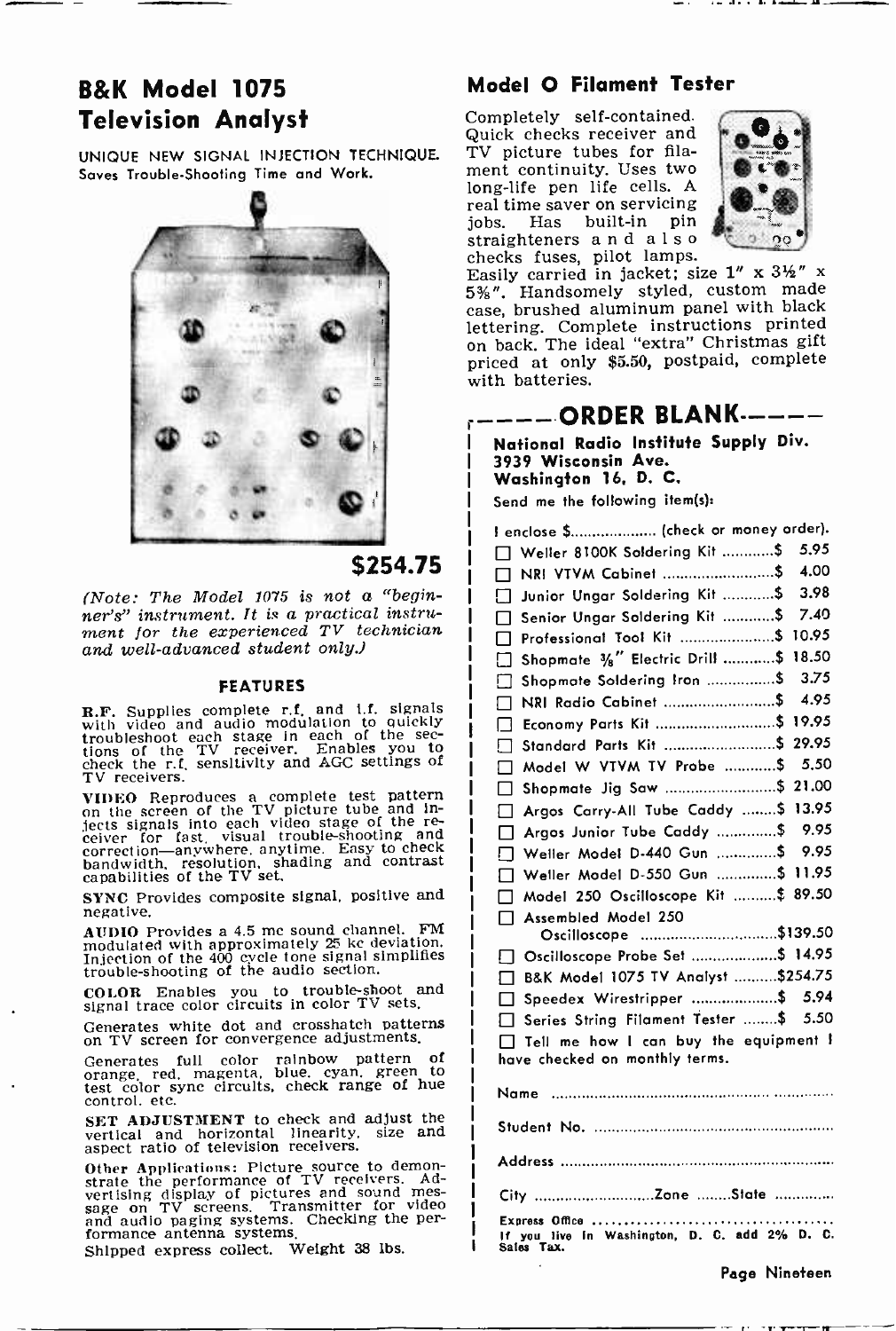### (Servosystems--cont'd.)

voltage proportional to its speed of rotation.

The output of the rate generator is fed input to the amplifier is adjusted. By adto the input of the amplifier to oppose the error signal. The rate signal is subtracted from the error signal. Thus when nal improves the speed of response but the servo is driving rapidly in response this tends to cause instability. Increasing to a large error signal, the rate signal the rate signal improves stability but slows is also large. This large rate signal subtracts from the error signal and limits<br>the maximum speed of the servo. When Both dc and ac rate generators are in comthe maximum speed of the servo. When<br>the load approaches the ordered position. the load approaches the ordered position, mon use in servosystems. AC rate genera-<br>the error signal gets very small. If the tors can be made lighter (less inertia) and motor is still driving rapidly, the rate signal is larger than the error signal. Since the rate signal is the opposite of Since the rate signal is the opposite of<br>the error signal, the resultant signal to the amplifier is a signal telling the motor to reverse its direction of rotation. Thus the motor brings the load to a halt at the ordered position without overshoot.

Fig. 7 shows a partial schematic of a servo with a rate generator to stabilize the operation. The rotor of the rate generator is connected to the shaft of the servomotor. Thus whenever the motor turns, the rotor of the rate generator turns also. This rate generator is a type that is sometimes called a distortion generator. The refer- ence field of the rate generator is excited by the 115 volt reference voltage. The signal field is wound 90° to the reference field. With the rotor at rest, no voltage is induced in the signal field. When the generator rotor is turned, it distorts the field  $\overline{m}$  means you and me; that's where the genu-<br>and causes a voltage to be induced in the  $\overline{m}$  improvement has to begin. and causes a voltage to be induced in the signal winding. The rate generator signal<br>is always the same frequency as the reference voltage. The phase of the rate signal homage—industry pays the highest salshifts 180° when the direction of rotation of the rate generator is reversed. A phase

shift capacitor,  $C_1$ , in the reference field of the rate generator provides a constant 90° phase shift. Therefore the output of the rate generator will always be in-phase or 180° out-<br>of-phase with the error signal.

The output of the rate generator is connected to a resistor network in such a way that the rate signal opposes the er-<br>ror signal. As shown in Fig. 7, the error signal is applied<br>across potentiometer  $R_2$  while<br>the rate signal is applied across potentiometer  $R_1$ . The potentiometers are connected through their sliders. The total input signal to the amplifier is the resultant of the rate<br>signal and the error signal. Trace the grid circuit of  $V_1$ from the grid of  $V_1$  to the top

of  $R_1$ , through part of  $R_1$  to the slider of  $R_1$ , from the slider of  $R_1$  to the slider of  $R_2$ , and through the lower part of  $R_2$  to ground. By adjusting  $R_2$ , the error signal justing  $R_1$ , the amount of stabilizing voltage is adjusted. Increasing the error sigthis tends to cause instability. Increasing the speed of response.

tors can be made lighter (less inertia) and since they have no brushes, they require less maintenance. Some servosystems do not use rate generators. Instead, a resistor network is placed in the motor circuit. A voltage is developed across the resistors that is proportional to the speed or torque of the motor. This voltage is then fed back to the amplifier to stabilize the servosys-<br>tem.<br> $\overline{n r}$  i

If you would get along with others:

- 1. Communicate with them.
- 2. Make them feel important.
- 3. Develop yourself mentally, physically, socially, emotionally.

After all, the only thing wrong with the world is people-we have succeeded in improving everything but them. And that

 $Keep \textit{ in } mind--society \textit{ pays its greatest}$ aries-to those who have mastered the secret of getting along with others.



Fig. 7. The rate generator signal is fed to a resistor network at the input of the amplifier.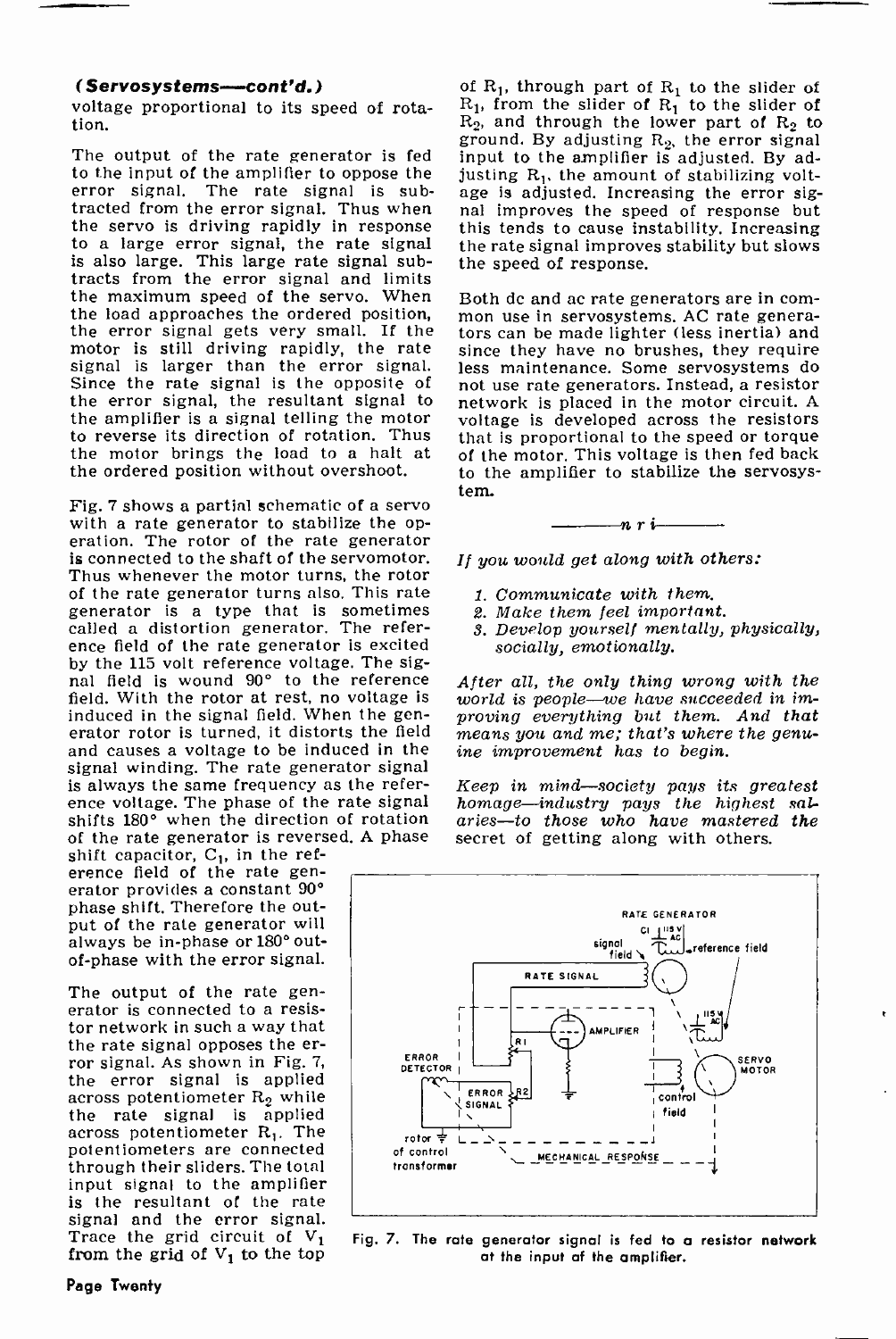# When to Check

by J. Schek NRI Consultant

A TV set has many varied types of capacitors used in a large number of applications. However, to completely discuss the one type of capacitor that has been a prime cause of many TV<br>service headaches, this article will cover only the troubles caused by faulty electrolytic capacitors.

Electrolytic capacitors were developed to make available a low-cost, compact, high-<br>capacity capacitor to filter or bypass low frequency signal and power supply ripple if an electrolytic capacitor is connected<br>frequencies. frequencies.

To filter or bypass these low frequencies effectively, a high value of capacitance is necessary. TV circuits use values of from 10 to 300-mfd at 150 to 450 working methods used today, the size of a .25- when not in use either in the receiver or mfd, 400-volt paper capacitor, is almost on the shelf. This is why suppliers specify mfd, 400 -volt paper capacitor, is almost equal to a dual electrolytic 16-mfd, 450-<br>wolt unit. The obvious advantage in electrolytic capacitor that has been unphysical size is therefore made very apparent.

To provide suitable filtering, the reactance of a bypass capacitor must be kept very low. A .25 capacitor at 100 cycles has a voltage of the correct polarity to the capacitive reactance of about 7000 ohms. capacitor leads. The positive side of the On the other hand, a normal 20-mfd source voltage connects On the other hand, a normal 20-mfd electrolytic capacitor has a capacitive reactance of only about 10 ohms at the same frequency. Hence, the enormous superiority of using high -value capacitors is clear.



#### **CONSTRUCTION**

**Electrolytics In** with an electrolyte in paste form placed<br>between the two plates as shown in Fig. 1. TV Receivers produce a coating of aluminum oxide on <sup>A</sup>dry electrolytic is made of two plates with an electrolyte in paste form placed The anode plate is treated chemically before the capacitor is assembled to the surface of the plate. The aluminum oxide then acts as the dielectric.

## INSTALLATION

All electrolytic capacitors are polarized. This means that they can be used only in circuits with a dc or pulsating voltage. The plate called the anode must always be connected to the positive side of the voltage source and the plate called the cathode must always be connected to the negative side of the voltage source. To make it easy to identify the leads, they are color coded and the code of the lead is marked on the case of the capacitor. If a metal case is used, the case is the negative terminal.

If an electrolytic capacitor is connected sistance and excessive current will flow through the capacitor, destroying it.

#### DEFECTS

Dry electrolytic capacitors deteriorate when not in use either in the receiver or that their capacitor stock is "fresh." An used for six months or more should be "formed" before the capacitor is put into service.

Forming is done by applying a low do voltage of the correct polarity to the capacitor leads. The positive side of the source voltage connects to the positive capacitor lead. Then the voltage is gradually raised until it is equal to the rated working voltage of the capacitor.

If an electrolytic capacitor which has<br>just been sitting around unused in a set or at a parts dealer, has full voltage applied to it without first being formed, the chances are that its dielectric will break down causing the capacitor to pass excessive current. The capacitor will be destroyed and at the same time possibly damage other parts such as the rectifier or power transformer.

An ideal and convenient way of not only obtaining the variable forming voltage but also to test the operating condition of the capacitor is to have on hand the<br>NRI Professional Capacitor-Resistor Capacitor-Resistor Checker. This outstanding TV servicing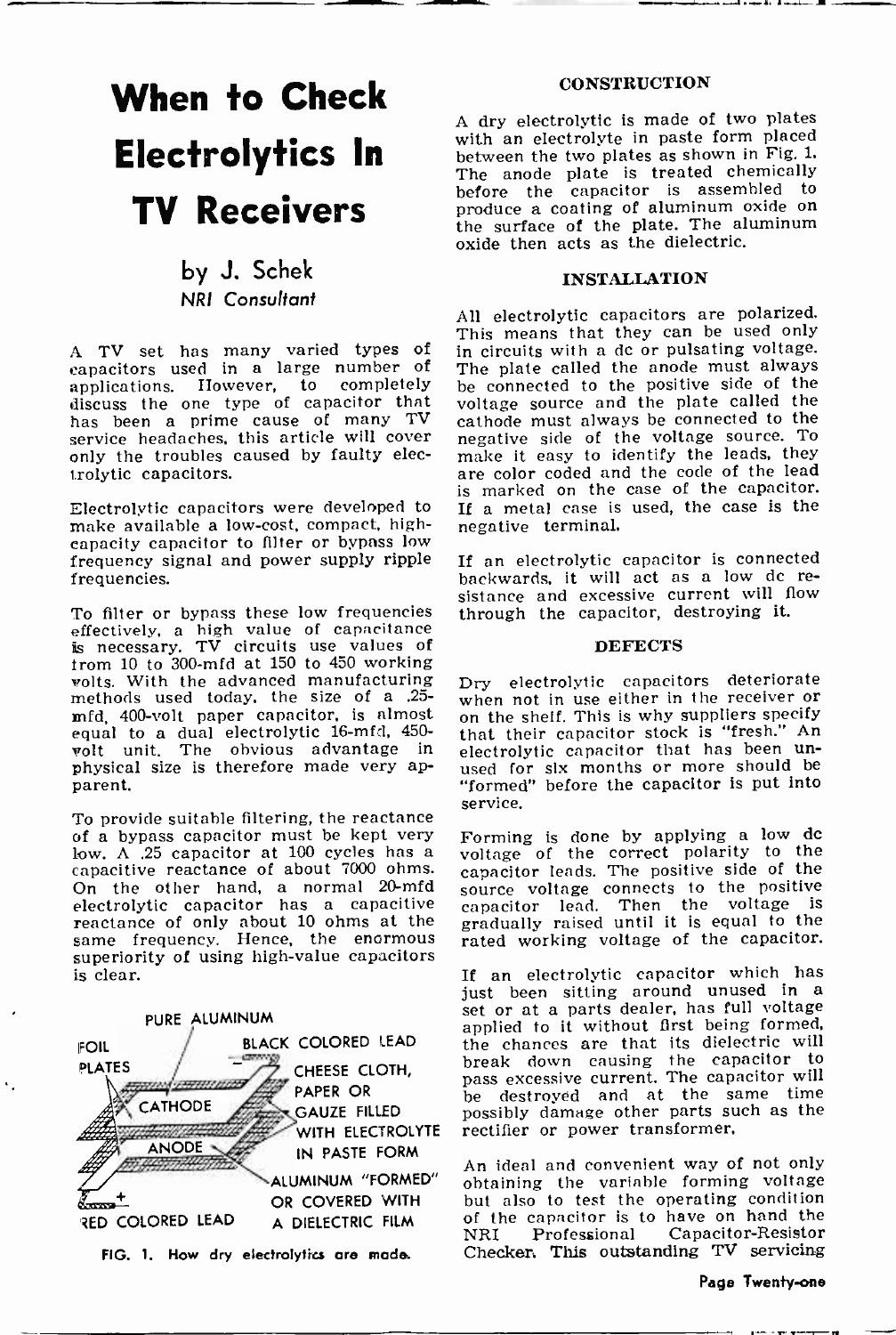

FIG. 2. NRI R-C Tester.

instrument is illustrated in Fig. 2. The the percent of applied electrical power<br>"leakage test" voltage is gradually in-<br>that is wasted by the internal series re-"leakage test" voltage is gradually in-creased each time the eye indicates normal leakage current. The operation exp the eye tube shows normal leakage.

with use. The moisture in the paste electrolyte will slowly escape from the capacitor. When a good deal of moisture In general, capacitors should be replaced evaporates, the capacitor will have lost when the power factor rises above  $15\%$ . evaporates, the capacitor will have lost when the power factor rises above 15%.<br>most of its capacitance and will be con- In some cases, however, you will find that sidered "open." Electrolytic capacitors a capacitor with higher power factor will also develop leaky or shorted conditions do the job satisfactorily in some circuits.<br>which causes excessive current flow If the power factor which causes excessive current flow If<br>through the capacitor, greatly increasing th<br>its operating temperature.

Any capacitor not near a heat source future.<br>which feels quite warm or hot to the<br>touch should be checked without delay. So much for a general discussion of the In normal operation there is some whys and wherefores of electrolytics. Now leakage through an electrolytic capacitor let's see what operating trouble symptoms and this will cause the capacitor to be- they can cause when f hardware. However, if you notice that an electrolytic is getting very hot, it is a sign that the leakage is entirely too high and the capacitor should be re- A TV set with one or more open or placed before it shorts completely and shorted electrolytic capacitors in its lowdamages the parts.

dielectric contact resistance-the lower the better. However, even a high internal



FIG 3. A typical power supply using a transformer and full-wave rectifier.

resistance that will not cause trouble normal operation in rf circuits because the loss across a resistance in series with the diaelectric will go up as the frequency goes up.

To provide adequate rf filtering or de-<br>coupling along a single  $B<sub>+</sub>$  circuit, a<br>paper or ceramic type capacitor can be shunted across the electrolytic.

normal leakage current. The operation expressed in per cent. A perfect capacitor is stopped when the voltage applied equals would have a power factor of zero, while the voltage marked on the capacitor and one with a high l factor a professional RC Tester such as<br>Electrolytic capacitors also deteriorate the NRI model should be used. The normal The series resistive losses in a capacitor is expressed in terms of "Power Factor." The power factor of a capacitor shows sistance of the capacitor. It is usually<br>expressed in per cent. A perfect capacitor<br>would have a power factor of zero, while<br>one with a high loss would have a fairly power factor for an electrolytic con-<br>denser in good condition is below 10%. In general, capacitors should be replaced a capacitor with higher power factor will than 15%, however, it would probably be well for you to replace the capacitor to reduce the chance of trouble in the near future.

> whys and wherefores of electrolytics. Now let's see what operating trouble symptoms defects can be analyzed.

## POWER SUPPLY

The operating efficiency of electrolytic undesirable operating conditions. The capacitors will depend largely upon its ply must be satisfactory since the way dielectric contact resistance—the lower it functions affects all voltage power supply section will cause<br>undesirable operating conditions. The the receiver.

> Although there are some variations in TV power supply circuits, they can be classified in three basic popular arrangements. In Fig. 3, we have one type of power supply, employing a power transformer and vacuum tube rectifier, plus of course the filter system Cl, C2 and L1. In this hook-up, we will generally find electrolytics with capacitance values from<br>20-mfd to 80-mfd, and dc working voltage ratings of from 300 to 500 volts. The electrolytics C1 and C2 are used in con-<br>junction with filter choke L1 to form an effective filter, producing smooth dc with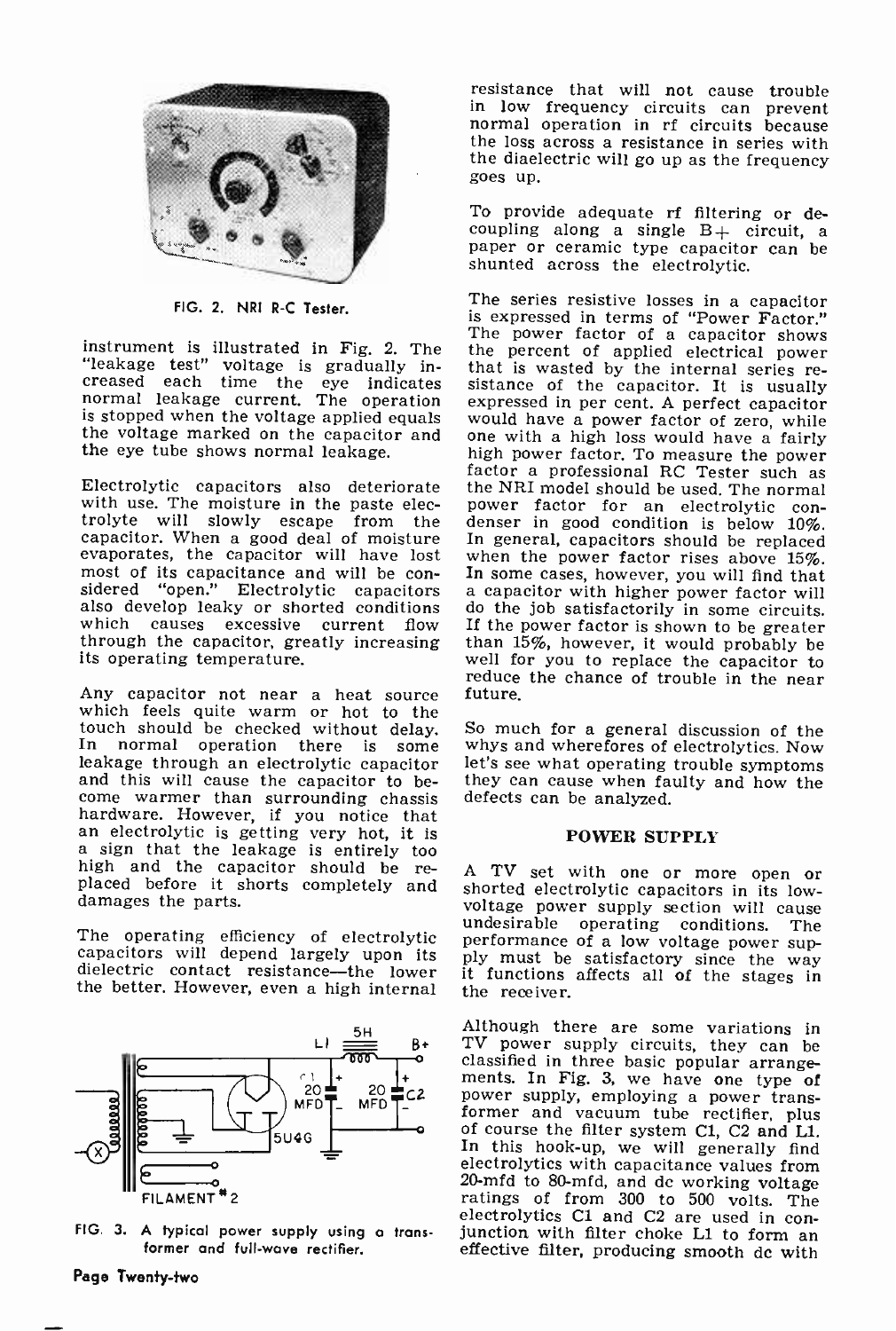<sup>a</sup>peak -to -peak ripple of less than two volts. (An oscilloscope is an ideal test Instrument for checking ripple content in B+ circuits.)

Since the full-wave rectifier circuit of Fig. 3 conducts on each negative and<br>cosh positive as alternation the ripple each positive ac alternation, the ripple<br>frequency will be twice the line frequency or 120-cps. However, the rise in ripple voltage will be much greater-although the  $\bar{B}$  + will not change appreciably-when the output capacitor (C2) Ioses its effectiveness to filter this ac component, present in the rectifier output.

This will adversely affect set performance<br>by causing trouble symptoms such as hum in the sound, dark bars across the screen, vertical roll and horizontal pull.



FIG. 4. 120 cycle hum in the sweep.

when the input capacitor (C1) loses capacitance or develops a high power factor.

If the B+ voltage should drop exces- sively, a complete loss of high voltage will result due to the reduced voltage the at the plates of the horizontal oscillator cha tube.

The symptom shown in Fig. 4 is typical of the way the picture is affected by excessive ripple in the  $B+$  line. Note the two dark hum bars and the "S" pull in the picture. Two bars indicate 120-cycle er supplies will range from 100 to 300-<br>modulation, showing the source to be the mfd. These high capacitance values are modulation, showing the source to be the full-wave power supply.

The particular electrolytic that loses its capacitance and is regarded as "open" can quickly be isolated by using an oscilloscope to examine the amount of



FIG. 5. A voltage -double circuit similar to circuits used in many TV sets.

ripple across each capacitor in turn added circuit- connections and noting which capacitor shows abnormal ripple voltage.

On the other hand, a sharp drop of 30  $\sigma$  shorted power supply electrolytic can to 75 volts, in B+ voltage will take place cause both sound and picture to disappear. to 75 volts, in  $B+$  voltage will take place cause both sound and picture to disappear.<br>This  $B+$  to  $B-$  short will demand far Remember the ripple across the input capacitor (C1 in Fig. 3) is normally many times that across the output capacitor (C2 in Fig. 3). A highly leaky or shorted power supply electrolytic can cause both sound and picture to disappear. more current than the rectifier or power<br>transformer or any other component, such as the filter choke-can pass. Hence,<br>permanent damage can be caused by one shorted electrolytic capacitor, requiring replacement for not only the capacitor itself but the other overloaded parts as well.

> Electrolytic capacitor shorts of this kind can quickly be located by resistance measurements taken across the capacitor connections. Another power supply hookup used in many TV sets is shown in Fig. 5. This circuit may use, instead of vacuum tubes, solid rectifiers S1 or S2, which may be either of the selenium, silicon or germanium types. The schematic symbol for all solid rectifiers is the same.

> Electrolytics Cl and C2 work with the rectifiers to produce an output B+ voltage about twice the input ac line voltage. Here is how this takes place:

> The voltage across C1 produced during the first half cycle combines with the line voltage and is applied to C2 and S2 during the second half S cycle causing C2 to be charged at the line frequency rate to about twice the line peak voltage.

> The voltage developed across C2 will be about 265 volts, which is the usual value indicated in TV receiver service data. Capacitor ratings in voltage doubler power supplies will range from 100 to 300 necessary to secure satisfactory regulation of the output voltage during periods of momentary heavy current drain on the power supply. If the voltage regulated is good (voltage varies little if any) the filtering will also be good.

#### Page Twenty-three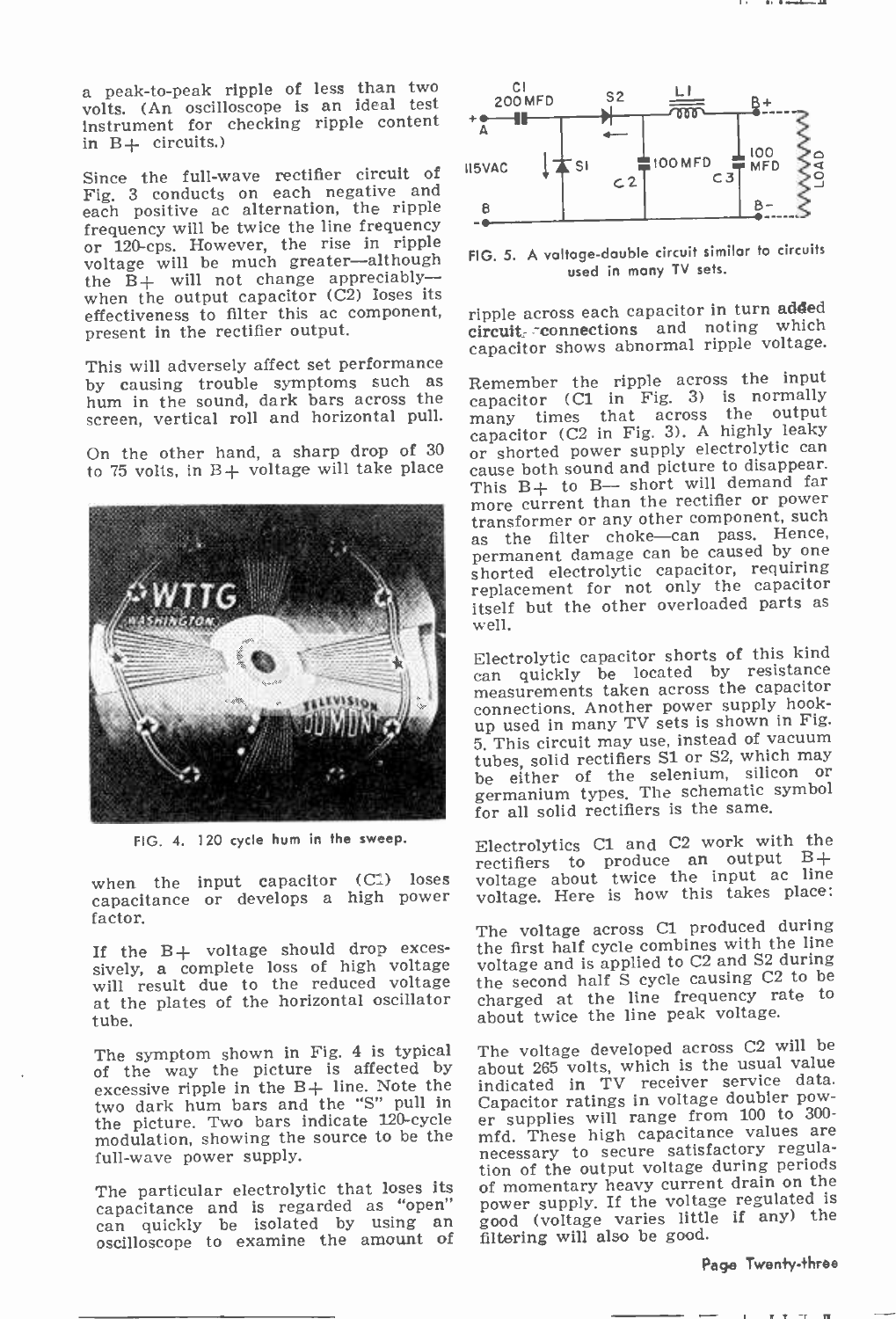

FIG. 6. Loss of brightness and size in roster.

An electrolytic capacitor that is leaky or open can sharply decrease the output  $B+$  voltage to the extent that the high voltage and sound circuits will fail to operate. Frequently, however, the trouble Let us now investigate the sound output symptom illustrated in Fig. 6 will be encountered. The raster will lack normal<br>brightness, width or height. When brightness, width or checking the power supply to locate the faulty component, do not overlook the rectifier.

An additional tell-tale symptom indicating<br>that the fault originates in one or more<br>electrolytics is the appearance of a dark hum bar across the picture. Portable TV<br>receivers occasionally use a relatively simple low-voltage supply with a half-<br>wave rectifier as shown in Fig. 7. Be-<br>cause only half of each line voltage cycle<br>is used to produce current flow through<br>the rectifier, the ripple frequency will be equal to the 60-cycle line frequency. As checked with a scope, the output ripple amplitude should not exceed one to 1.5 volts peak-to-peak for this type of power supply.

bar through the picture. We can see this  $(C1)$  and decoupling capacitor  $(C2)$  is trouble symptom in Fig. 8. In addition illustrated in Fig. 104. In this particular the set may also have horizontal and circuit, C1 usually have a value of 10-20vertical sync instability. A service tech-<br>mfd and a working dc voltage rating of<br>determining the synchronic the 25 to 50 volts. When this capacitor be-<br>determined and a working of the service of the service of the service defective electrolytic is to shunt with



FIG. 7. Half-wave power supply.

another electrolytic, with the same work-<br>ing voltage or higher, each power supply electrolytic in turn until the trouble symptoms clear up.

To provide various values of both negative and positive voltages to different sections of the receiver. a resistive voltage-divider network is frequently used. A simplified power supply circuit showing this ar-<br>rangement can be seen in Fig. **10**.

Individual electrolytics C3, C4, C5, and C6 are used as filters for each separate branch. When the trouble indications are relatively minor and not affecting all receiver functions, this could mean that<br>only a single branch electrolytic is open or leaky rather than one of the main filters, Cl and C2.

## AUDIO OUTPUT STAGES

section of a typical TV receiver and ex-



FIG. 8. Strong 60 cycle hum bar.

Modulation of the video signal by ex-<br>cessive ripple will result in a strong hum<br>bar through the picture. We can see this  $(C1)$  and decounting cancilor  $(C2)$  is amine those electrolytics used in the circuits. In almost all cases at least two electrolytics are employed in the audio illustrated in Fig. 10A. In this particular mfd and a working do voltage rating of comes open, leaky or shorted, the sound<br>will become weak, slightly distorted or highly distorted in the order of the troubles given above. Capacitor C2 decouples<br>the audio output stage plate circuit from<br>its B+ line. Should this electrolytic open the audio signal, can reach the plate circuits of the Video stages and cause sound bars to appear in the picture as shown `n Fig. 11. Other operating faults can Inor a feedback howl when C2 opens up.<br>A shorted condition in this electrolytic will cause R2 which usually has a value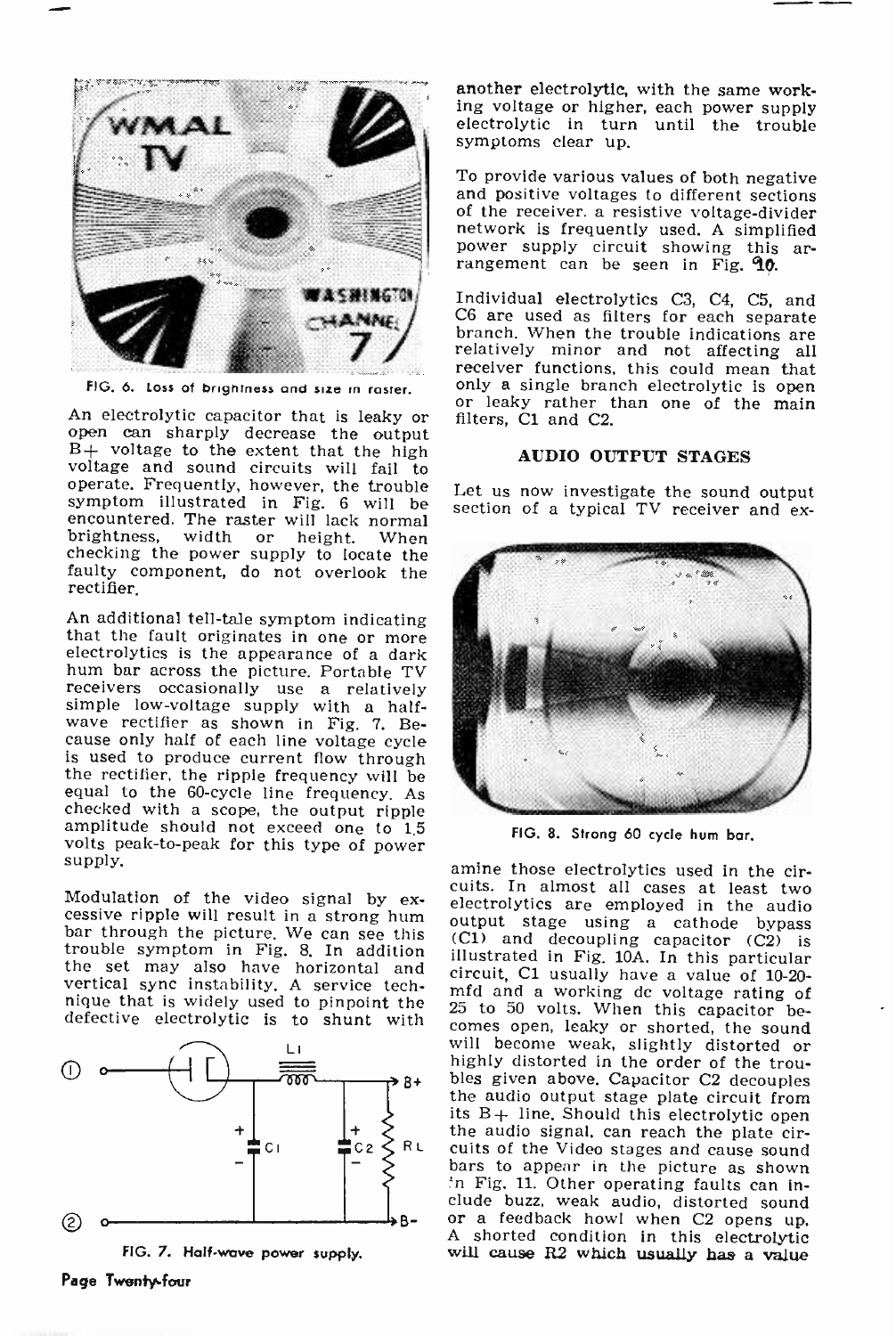

FIG. 9. Simplified circuit of a low -voltage power supply producing both positive and negative  $\frac{1}{12}$ . This capacitor (C23) functions as a voltages.

of 330 ohms, to burn up and the sound will be dead.

A very popular audio output hook-up is shown in Fig. 10B where the internal cau resistance of the tube is used as a voltage divider. The low  $B+ 125$  to 150 volts line formed at the cathode connects to the plate supply circuits of the sound and video i-f stages. Sync stages as well<br>as the screen grid of the horizontal output may sometimes operate from this low  $B+$  line.

The B+ voltage dividing arrangement across Cl and C2 permits use of capacitors with working voltage ratings con-<br>siderably less than the total B+ voltage which is from 250 to 325 volts. Hence, Cl and C2 will be rated at 150 volts. The capacitance values of these electrolytics will usually be around 100-mfd. Although failure of C1 and/or C2 will produce the<br>results similar to those mentioned previ- An open electrolytic will decrease stage results similar to those mentioned previously for Fig. 10A, additional trouble symptoms will be present due to other circuits being connected to the 125-150-<br>volt line.



FIG. 10. Electrolytics in audio output stages.



FIG. 11. Sound bars in video.

All ratio -detector stages use an electrolytic across the dc load as shown in Fig. stabilizer, removing amplitude variations caused by noise changes in the signal. A low-frequency (60-cycle) tunable buzz will be heard as a very typical trouble symptom when the vertical sync signals<br>cause sound variations in the ratiodetector due to this electrolytic stabilizing capacitor opening up.

A quick and effective test for a fault of this nature is direct substitution.

### VIDEO SECTION

Electrolytics are used with audio amplifier stages in their cathodes and screen grid circuits to control stage degeneration at low frequencies. Electrolytics in the plate load circuit increase the load at very low frequencies and boost the gain of the amplifiers at these frequencies. These are shown in the typical video amplifier section illustrated in Fig. 13.

gain and upset sync stability. Possible causes for weak sync can be difficult to localize unless a careful check of the electrolytics related to the video ampli-

fier or stages is made.

You should be on the alert to<br>consider and check for leakage between sections of a multiunit electrolytic block, since<br>unusual trouble-indications can result from this faulty con-<br>dition. Only when testing for open electrolytics can paralleling suspected units be done. If an electrolytic is leaky, it must be first disconnected from the circuit and a substitute test capacitor connected. If leakage between sections of mul-

#### Page Twenty-five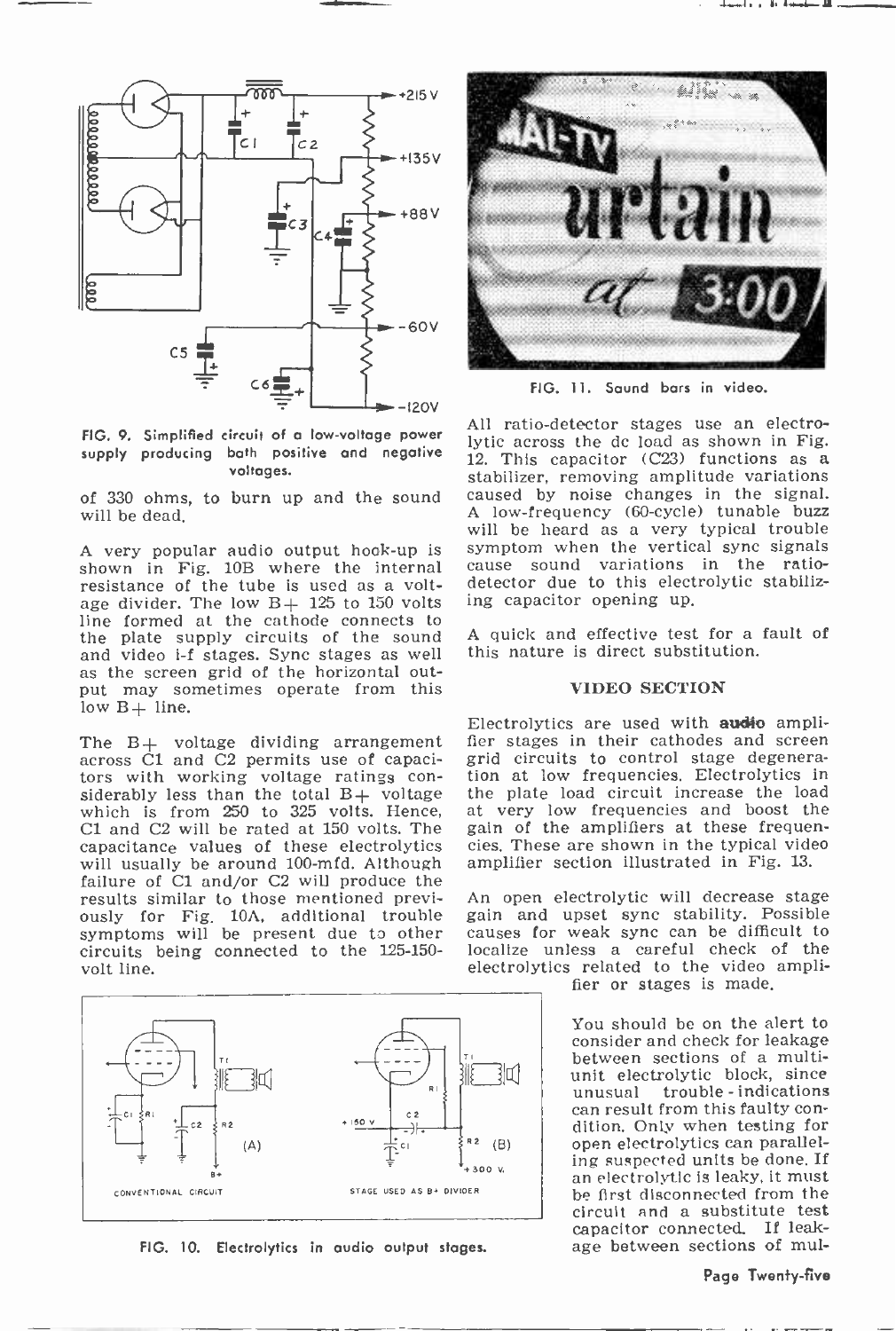

FIG. 12. The ratio detector.

#### VERTICAL SECTION

In vertical sweep circuits, electrolytics are used almost exclusively in the output state. From the trouble-shooter's<br>are used almost exclusively in the output stage. The typical vertical sweep system quickly be pinpointed and C438 are used in the output stage<br>cathode and plate circuits. An open In the output stage—Fig. 15B—C1 serves<br>cathode capacitor will greatly decrease as an electrolytic capacitor bypass for height and introduce non-linearity in the vertical deflection signal.

However, the linearity control will have place and the width will suffer.<br>some effect on the sweep. On the other<br>hand, a shorted cathode bypass electro- An electrolytic capacitor is frequently hand, a shorted cathode bypass electrolytic can be quickly spotted since a fault control from having any effect on the vertical scan.

not only squeeze the top and bottom of

coupling due to the strong 60-cycle deflection signal entering the common  $B+$ line. One operating trouble symptom is cycle interference, Another is a distinct<br>non-tunable buzz in the audio output;<br>also caused by modulation of the common<br> $B+$  line by the vertical sweep output<br>signal.

## HORIZONTAL SWEEP SECTION

Electrolytics are used as filtering, bypass and decoupling components in the horizontal sweep system.

tiple electrolytics is suspected all positive decouple any sound and vertical sweep<br>leads must be disconnected at the same or boost lines. When this unit opens or<br>time and substitute capacitors connected. becomes excessive The horizontal oscillator stage, for ex- ample, will utilize an electrolytic in its plate circuit as shown in Fig. 15A to signal that may be present in the B+ or boost lines. When this unit opens or picture will show loss of horizontal sync. A completely shorted Cl capacitor will kill the raster. From the trouble-shooter's point of view, the shorted capacitor can burn-out of R2.

> In the output stage-Fig.  $15B-C1$  serves cathode resistor Rl. If this capacitor opens, degeneration (loss of gain) in the horizontal output stage will take place and the width will suffer.

An open coupling capacitor (C438) will filter fails, horizontal sweep signal denot only squeeze the top and bottom of coupling is not present and the picture the raster but will produce inter-stage elements which are connected to the An electrolytic capacitor is frequently used in the B+ boost line as shown in Fig. 15C. This capacitor functions to both eliminate ripple in the  $B+$  boost line and to isolate the flyback system from other B+ boost branches. When a boost filter fails, horizontal sweep signal de-



FIG. 13. Electrolytics in video amp. stages.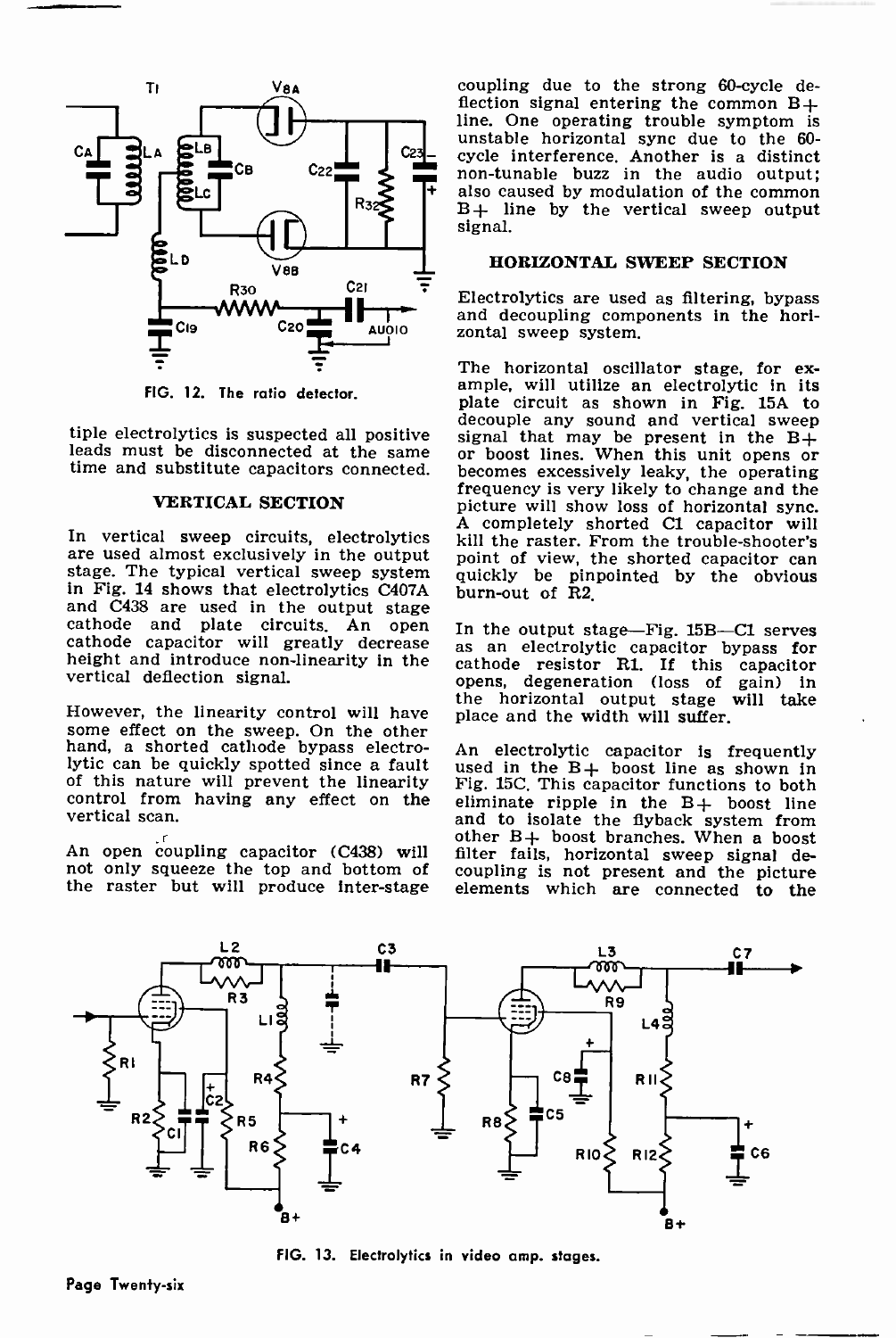

FIG. 14. The vertical sweep system of a typical TV receiver.

regular boost lines receive the sweep signals resulting in modulation of the picture tube beam. This causes a sizeable portion of the screen to appear dark.

#### AGC CIRCUITS

Electrolytic capacitors with low voltage and capacitive ratings are frequently<br>used in agc systems. Fig. 16 shows a typical age system with a  $4\text{-}$ mfd (C2) ca-<br>pacitor serving to filter the pulsating voltage present in the plate circuit of faulty factory installed unit. Also since the age tube. The current pulsates through most set manufacturers maintain a rethe agc tube. The current pulsates through the agc tube due to the nature of the placement parts stock, their distributors horizontal sweep voltage reaching the can furnish exact duplicate electrolytics. horizontal sweep voltage reaching the plate in the form of pulses. These are obtained from the age horizontal output Because of the superior performance and transformer winding and when the plate longer operating life of aluminum or can transformer winding and when the plate longer operating life of aluminum or can<br>of the age tube is made more positive electrolytic types, they should not be reof the age tube is made more positive electrolytic types, they should not be re-<br>than the cathode, plate current flows placed by paper cased tubulars. If you find than the cathode, plate current flows through the resistors between the plate and +150 volts, developing the age volt-age. Failure of the agc electrolytic will prevent the formation of age voltage, results. causing sync signal clipping and com-



FIG. 15. Where electrolytics are used in hor. sweep stages.

pression due to i-f amplifier overloading.

#### CHOOSING REPLACEMENT ELECTROLYTICS

Thanks to the conscientious efforts of the capacitor manufacturers, there are hundreds of different values available singly or in multiple section form. This permits the technician to use a replacement of the original value in place of the faulty factory installed unit. Also since placement parts stock, their distributors

Because of the superior performance and one section of a multiple capacitor defective, either open or shorted, always replace<br>the whole unit for long-lasting satisfactory

> Working voltages of electrolytics used in power supply and B+ lines have dc working voltages ratings of from 150 to 450 volts. Carefully check this rating in the original unit and install a replacement of equal or higher voltage rating.

## CAPACITOR CHANGES

While it is true that a sus-<br>pected electrolytic or any other type of capacitor is

Page Twenty-seven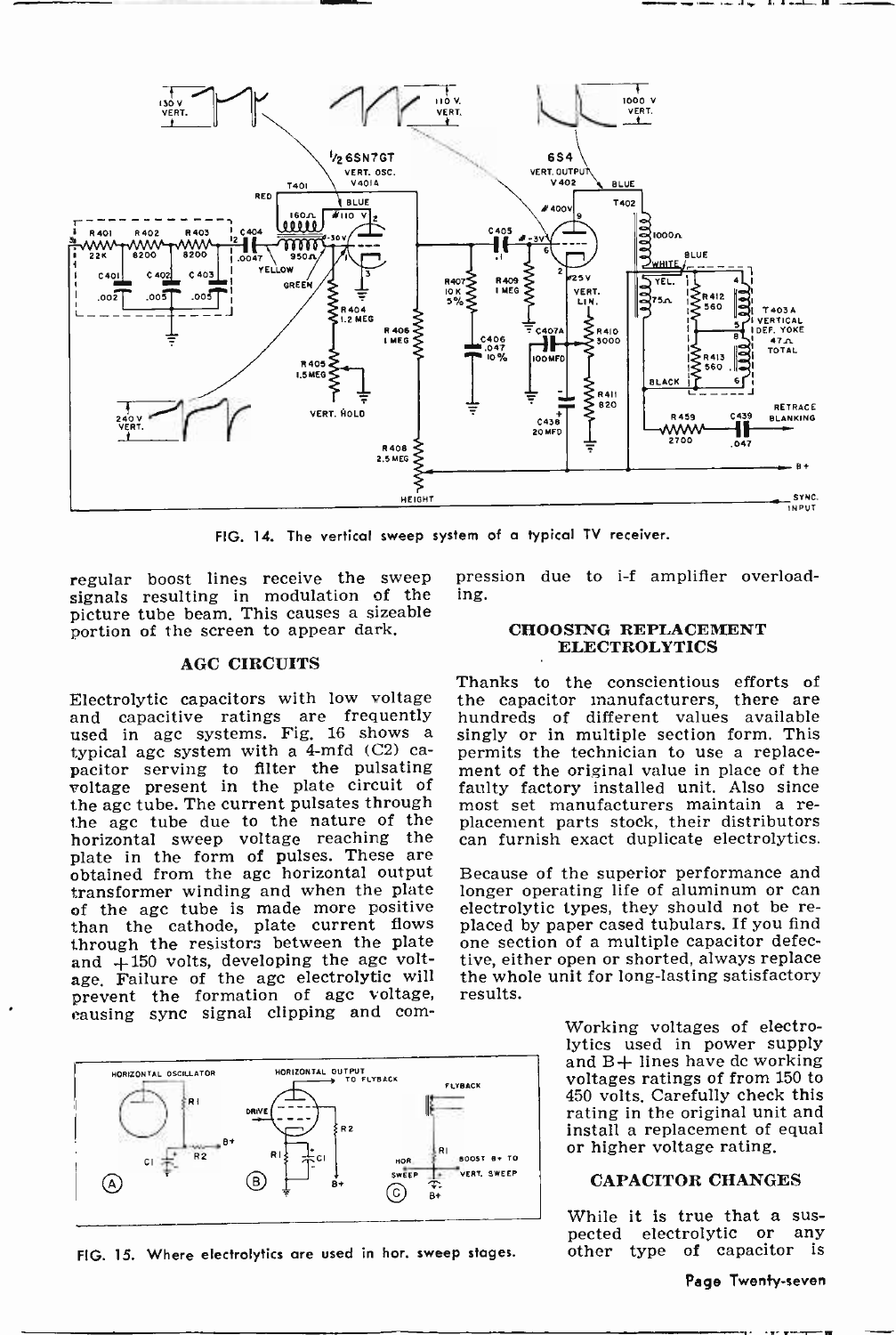

FIG. 16. A typical keyed age system.

best tested by direct substitution, the professional service technician will find a resistance -bridge checker such as the NRI R -C tester, of great help, since you can measure power factor and leakage as well as the capacitance. You will tame many "tough dogs" by using the service information presented in this article to track -down sick electrolytic capacitors.



"We've invented a transistor so small it<br>can barely be seen by the naked eye and<br>now we can't find it." can barely be seen by the naked eye and

Courtesy Bell Telephone

Among the Christmas gems was the story about the little boy who approached<br>Santa in a department store with a long list of requests. He wanted a bicycle, a wagon,<br>a chemical set, a cowboy suit, a set of trains, a football

"That's a pretty long list," Santa said sternly. "I'll have to check my book and see if you were a good boy."

"No, no," the youngster said quickly. "Never mind checking. I'll just take the roller skates."





Thomas Hull ....................President<br>F. Earl Oliver ...........Vice President<br>John Rabro'k ...........Vice President<br>Howard Smith ..........Vice President<br>Heodore E. Rose .......Rxecutive Sect.<br>Theodore E. Rose ...... Theodore E. Rose ...... Executive Sect.

## Jules Cohen and Frank Skolnik are Candidates for President of NRIAA

Current Vice Presidents Heavily Favored As Candidates For Re -Election

Jules Cohen of Philadelphia and Frank Skol- nik of Pittsburgh are the candidates for Pres- ident of the NR1AA next year.

The very popular Jules Cohen, elected a Vice<br>President for 1958 and again for 1959, is now both making his bid for the top office. Officially this<br>Secretary of the Philadelphia-Camden Chap-<br>for the philadelphia-Camden Chap In the past decade. Cohen would unquestion- ably make a strong President.

Page Twenty-eight

Frank Skolnik is a former Chairman of the Pittsburgh Chapter, has been and Is now one of the Chapter's most dependable members for getting things done. He would also make an able President.

It would appear that Alumni Association members in Pennsylvania are particle<br>nation were vear's election more strongly than ever, since both candidates for the Presidency are from<br>that state. One thing we already know, the

The votes for candidates for a Vice Presidency followed the not -unusual pattern of heavily favoring the current VP's: Earl Oliver of De-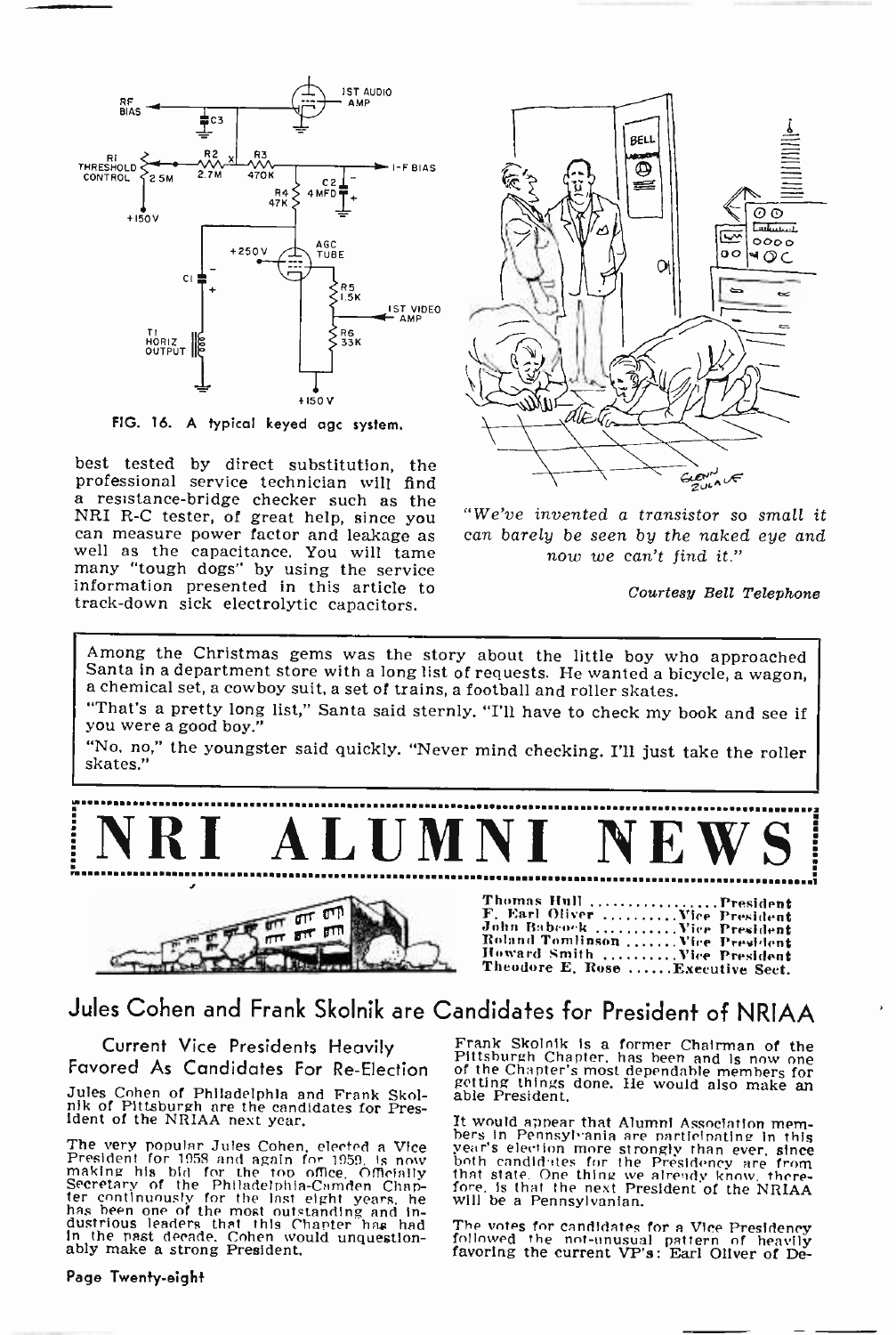troit, John Babcock of Minneapolis, Roland<br>Tomlinson of San Francisco and Howard Smith of<br>Of Springfield, Mass. But none of the present spent<br>office holders can again be candidates for Vice<br>President for at least three yea

An odd situation occurred this year among the candidates for a Vice Presidency. In three in-<br>candidates for a Vice Presidency, In the came stances there are two members from the same<br>thances there are two members from the more heavily<br>favored candidates are John Berka, former<br>Chairman of the Minneapolis-St. Paul Chanter<br>(among his opponents is current Vice Pr City Chapter: and J. Arthur Ragsdale. Chair- man of the San Francisco Chanter. of which current Vice President Roland Tomlinson. who has been nominated for re-election, Is also a member.

Only members of the NRT Alumni Association course, is one of the elections. Members are eligible to vote in these elections. Members are to vote for one man for President and four Alumni Association, for Vice President, by means of the ballot on<br>Page 30. The polls will close at middleth on<br>October 25 Ballots must be malled in time to<br>definer 25 Ballots must be malled in time to<br>the delivered to National Headquarters by

# Chapter Chatter

SAN FRANCISCO CHAPTER devoted an en-<br>tire meeting to assembling a power supply.<br>Anderson Royal. Chairman of the Program<br>Committee. explained the different parts em-<br>ployed in the unit and drew a schematic diagram on the blackboard. All the members particle<br>part in a second of the power pier and pier in a second of the power<br>cupily. After it was assembled it was tested<br>on an oscilloscope furnished by Edward Per-<br>sau, and it was Supply, once it was assembled by Edward Persau, and it was found to work satisfactorily.<br>All the members present enjoyed working on this project.

LOS ANGELES CHAPTER tried a novel stunt ful<br>at one of its meetings, An informal discussion<br>was held among the attending members on tho<br>what they had done in Radio-TV-Electronics als<br>since graduating from NR1 Two of the mos Jessie Davis. who teaches Electronics and other subjects to mental patients at a Veterans Ad-ministration Hospital In Sepuivedo, Calif.

One of the enjoyable features of the Chapter's meetings is the entertaining and Instructive films that it features. At one recent meeting films were shown on plastics, one about vol-<br>ganos and how they start, and several travel  $\sum_{s=1}^{n}$ films.

Frederick Tevis and Julio Soils were elected to fill the posts of Vice Chairman and Treas- urer. respectively.

A pot-luck picnic was scheduled to be held in<br>September, to which all members and their to which all members and their families were Invited.

All members please note: meetings will here.<br>"after be held at a new meeting place, 4415 = t<br>Santa Monica Blvd.

NEW ORLEANS CHAPTER, despite the heat ter and humidity in that part of the country,

nevertheless maintained its regular schedule of meetings right through the summer. This speaks a great deal for the earnestness and determination of the members of this chapter.

وواستقدمت المرابي

FLINT (SAGINAW VALLEY) CHAPTER is<br>also one of the local chapters of the NRIAA<br>which does not hold meetings in July and<br>August. Regular meetings have now been re-<br>sumed, however, and the Chapter is looking

forward to a busy season.<br>
MINNEAPOLIS - ST. PAUL (TWIN CITY)<br>
CHAPTER planned to devote its September<br>
meeting to the B & K Television Analyst, then<br>
to line up a tour of one of the area TV stations<br>
for its October meeti

The Chapter hopes to have a film on transistors at one of Its meetings soon. Most of the time at the regular meetings is taken up with the tough dogs brought in by members. This, of course, is one of the mportant benefits of membership in a local chapter of the NRI Alumni Association.

CHICAGO CHAPTER is continuing to devote<br>a good part of its meetings to transistors.

Mr. Oakley was scheduled to give the members a demonstration on his transistor checker but was unable to do so because of a broken finger. Was amazive to absolute the promised to bring the checker<br>to the next Service Forum and give the mem-<br>bers the long-awaited demonstration. He also<br>promised to leave the checker at the Chapter's<br>promised to leave for severa the meetings.

The members also continue with roundtable<br>discussion on servicing at the meetings. At<br>one of these discussions Mr. Oakley gave the<br>members a few good pointers that he had<br>picked up on the scope.

MILWAUKEE CHAPTER, following its sus-<br>pension of meetings in July and August, has<br>now resumed regular meetings.

Continued study of power supplies was planned<br>for future meetings. this study to be accom-<br>panied by actual practice on power supplies. To learn that S. J. Petrich's Radio-TV shop, Students and Graduates In the area who have<br>never attended a meeting but who may be in-<br>terested in doing so will likewise he interested<br>to learn that S. J. Petrich's Radio-TV shop,<br>where the meetings are held, is extensiv

> **DETROIT CHAPTER, like several other local chapters.** follows the practice of suspending meetings for the summer and looks forward to meetings for the summer and looks forward to meetings for the summer can with a stag party,<br>celebrating the new season with a stag party,<br>usually held in October. At last report the usually used in the scheduled for early in the same<br>stag party was scheduled for early in the same<br>month again this year.

> SPRINGFIELD (MASS.) CHAPTER is one of<br>several local chapters of the NRI Alumni Asso-<br>ciation which do not hold meetings in July<br>and August. Now that the summer is over the<br>Chanter is again holding its twice-a-month<br>meeting

The presentation of a 16MM film showing advanced technology in the field of Electronics was planned for the first meeting of the new season. Members have been sent forms which they were asked to fill in to Indicate their pref- erences concerning the various fields of Electremes they were Interested in for the Chap-<br>ter's meetings.<br>(Page 31, Please)

Page Twenty-nine

. ..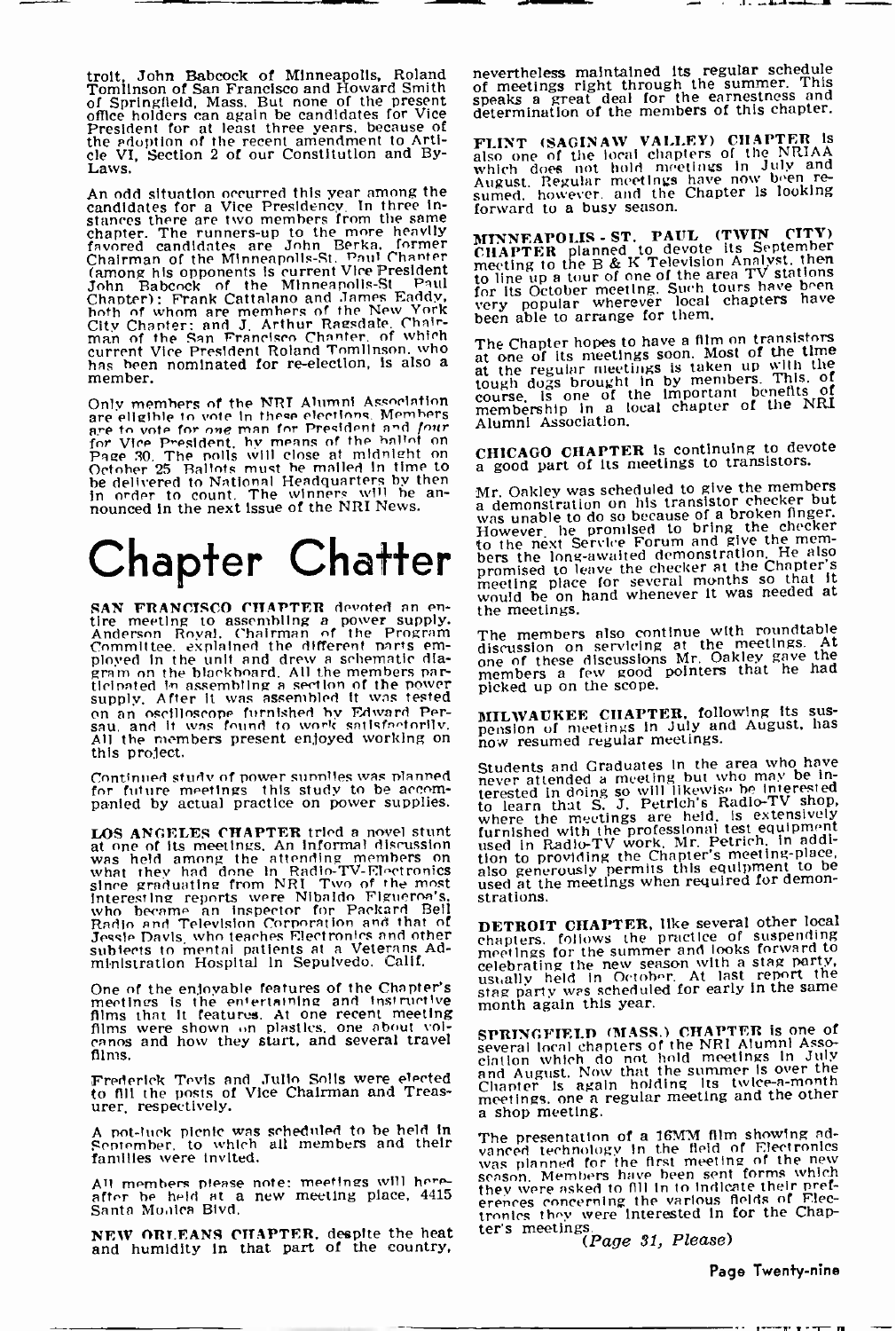| Election Ballot                                                                                                                     | Directory of Local Chapters                                                                                                                                                                                                                                          |  |
|-------------------------------------------------------------------------------------------------------------------------------------|----------------------------------------------------------------------------------------------------------------------------------------------------------------------------------------------------------------------------------------------------------------------|--|
| All NRI Alumni members are urged to fill  <br>in this ballot carefully. Mail your ballot  <br>to National Headquarters immediately. | Local chapters of the NRI Alumni Association<br>cordially welcome visits from all NRI students<br>and graduates as guests or prospective mem-<br>bers. For more information contact the Chair-<br>man of the chapter you would like to visit or<br>consider foining. |  |
| FOR PRESIDENT (Vote for one man)<br>Jules Cohen, Philadelphia, Pa.                                                                  | CHICAGO CHAPTER meets 8:00 P.M., second<br>and fourth Wednesday of each month 666<br>Lakeshore Dr., West Entrance, 33rd Floor,<br>Chicago. Chairman: Charles Teresi, 3001 N.<br>Norica, Chicago, Ill.                                                                |  |
| Frank Skolnik, Pittsburgh, Pa.                                                                                                      | DETROIT CHAPTER meets 8:00 P.M., second<br>and fourth Friday of each month, St. Andrews<br>Hall, 431 E. Congress St., Detroit. Chairman:<br>James Kelley, 1140 Livernois, Detroit, Mich.                                                                             |  |
| FOR VICE PRESIDENT (Vote for four<br>men)                                                                                           | FLINT<br>(SAGINAW VALLEY)<br><b>CHAPTER</b><br>meets 7:30 P.M., second Saturday of each<br>3149 Richfield, Flint. Chairman:<br>month.<br>George Rashead, 338 E. Marengo Ave., Flint,<br>Mich.                                                                        |  |
| F. Earl Oliver, Detroit, Mich.<br>Howard Smith, Springfield, Mass.                                                                  | HAGERSTOWN (CUMBERLAND VALLEY)<br>CHAPTER meets 7:30 P.M., second Thursday<br>of each month, North Hagerstown Senior High<br>School, Hagerstown, Md. Chairman: J. How-<br>ard Sheeler, 300 Walnut St., Shippensburg, Pa.                                             |  |
| John Babcock, Minneapolis, Minn.                                                                                                    | LOS ANGELES CHAPTER meets 8:00 P.M., second Friday and last Saturday of each<br>month, 4415 Santa Monica Blvd., Los Angeles.<br>Chairman: Eugene DeCaussin, 5870 Franklin                                                                                            |  |
| John Berka, Minneapolis, Minn.<br>J. Arthur Ragsdale, San Francisco,                                                                | Ave., Apt. 407, Hollywood, Calif.<br>MILWAUKEE CHAPTER meets 8:00 P.M.,<br>third Monday of each month, Radio-TV Store<br>& Shop of S. J. Petrich, 5901 W. Vliet St.,<br>Milwaukee, Chairman: Philip Rinke, RFD 3.                                                    |  |
| Calif.<br>Roland Tomlinson, San Francisco,<br>Calif.                                                                                | Box 356, Pewaukee, Wis.<br>MINNEAPOLIS-ST.<br>PAUL (TWIN CITY)<br>CHAPTER meets 8:00 P.M., second Thursday<br>of each month, Walt Berbee's Radio-TV Shop.<br>915 St. Clair St., St. Paul. Chairman: Kermit<br>Olson, 5705 36th Ave., S., Minneapolis, Minn.          |  |
| □ James Eaddy, New York, N. Y.                                                                                                      | NEW ORLEANS CHAPTER meets 8:00 P.M.,<br>second Tuesday of each month, home of Louis<br>Grossman, 2229 Napoleon Ave., New Orleans.<br>Crossman, 2229 Napoleon Ave., New Orleans.<br>Chalrman : Herman Blackford, 5301 Tchoupl-<br>toulas St., New Orleans, La.        |  |
| Frank Catalano, New York, N.Y.                                                                                                      | NEW YORK CITY CHAPTER meets 8:30 P.M.<br>first and third Thursday of each month, St.<br>Marks Community Center, 12 St. Marks Pi.<br>New York City. Chairman: David Spitzer, 2052<br>81st St., Brooklyn, N.Y.                                                         |  |
| SIGN HERE:<br>Your Name                                                                                                             | PHILADELPHIA-CAMDEN CHAPTER meets<br>8:00 P.M., second and fourth Mnnday of each<br>month, Knights of Columbus Hall, Tulip & Tyson Sts., Philadelphia. Chairman: Herbert<br>Emrich, 2826 Garden Lane, Cornwell Heights,<br>Pa.                                       |  |
| Your Address                                                                                                                        | PITTSBURGH CHAPTER meets 8:00 P.M.,<br>first Thursday of each month, 436 Forbes St.,<br>Pittsburgh Chairman: Thomas D. Schnader,<br>R.D. 3, Irwin, Pa.                                                                                                               |  |
| City State                                                                                                                          | SAN FRANCISCO CHAPTER meets 8:00 P.M<br>first Wednesday of each month. Palm Ave. &<br>Geary St., San Francisco, Chairman: J. Arthur<br>Ragsdale, 1526 27th Ave., San Francisco, Calif.                                                                               |  |
| Polls close October 25, 1960. Mail your<br>complete Ballot to:                                                                      | SOUTHEASTERN MASSACHUSETTS CHAP-<br>TER meets 8:00 P.M., last Wednesday of each                                                                                                                                                                                      |  |
| T. E. ROSE, Executive Secretary                                                                                                     | morth, home of John Alves, 57 Allen Blvd., Swansea, Mass, Chairman: Arthur Hubert, 1566 Pleasant St., Fall River, Mass.                                                                                                                                              |  |
| NRI ALUMNI ASSOCIATION<br>3939 Wisconsin Ave.                                                                                       | SPRINGFIELD (MASS.) CHAPTER meets<br>7:00 P.M., first Friday of each month, U S.<br>Army Houts Building, 50 East St., Springfield,<br>and on Saturday following the third Friday of                                                                                  |  |
| WASHINGTON 16, D. C.                                                                                                                | each month at a member's shop. Chairman:<br>Norman Charest, 43 Granville St., Springfield,<br>Mass.                                                                                                                                                                  |  |

 $\lambda_i$ 

Page Thirty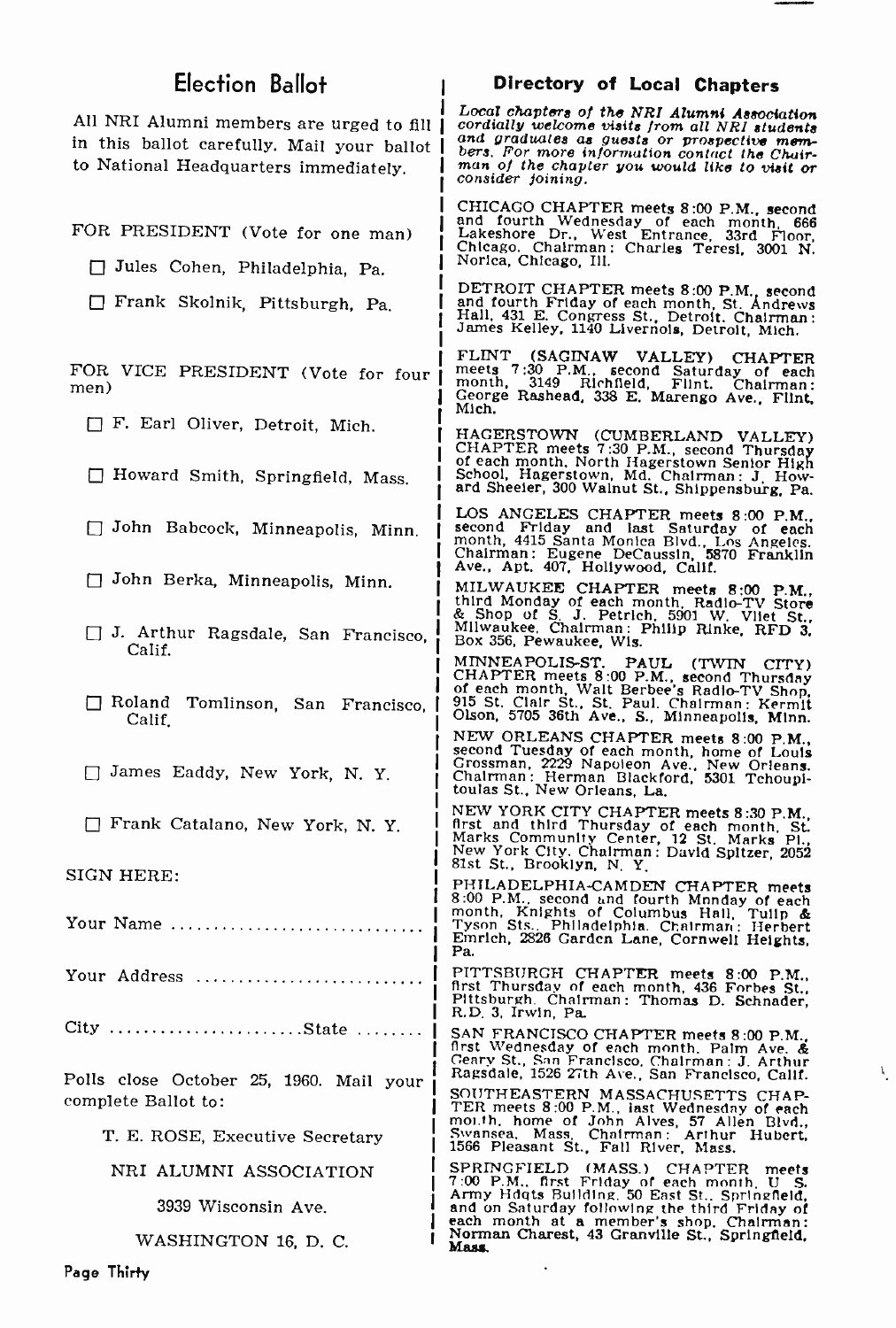PHILADELPHIA -CAMDEN CHAPTER cus- tomarily holds two meetings a month, a regular meeting and a Service Night. During July and August the regular meetings were dispensed with and only the Service Night meetings were held. But the two-meetings a-month schedule is now in effect again.

The October Service Night meeting was slated<br>to he held at tho shop of a member of the<br>Chapter, Henry Whelan, who recently moved<br>to a larger establishment where he has more<br>room for his growlng auto Radio business.

The Chapter always has a heavy schedule of instructive and entertaining programs. Any students and graduates in the area who plan to join the Chapter should do so now in order to get the full benefit of all these fine pro-

grams for the coming season.<br>
HAGERSTOWN (CUMBERLAND VALLEY) CHAPTER, as in former years. suspended meetings for July and August but is now maintaining its regular schedule for once -a -month meetings. As we go to press a banquet has been planned to be held in October.

PITTSBURGH CHAPTER has admitted three to new members: William Sames. Edgar Lowther. and Walter Payne. all of Pittsburgh. Congrat- ulations, gentlemen!

Vice Chairman William Lundy delivered a Jol<br>talk and demonstration on the servicing of the<br>horizontal troubles in a TV, using a defective unit<br>set that had horizontal pulling at the ton of sell<br>the picture. As a result of

Howard Tate, who is also a Vice Chairman of<br>the Chapter, gave a talk on the general opera-<br>tion of the cathode-ray oscilloscope—methods<br>of testing resistors and condensers separately<br>and in networks to show the spikes and<br>

Still more work with the scope and the Chap- ter's enlarged transistor Radio, which has been built up so that different defects can be intro-duced into it. have been scheduled for subsequent meetings.

NEW YORK CITY CHAPTER, after having taken a vacation in July and August, is once again maintaining its regular schedule of two meetings a month.

On the meeting nights many members come early to participate in the "ham sessions" con-<br>ducted by Ralph Pincus prior to the regular meetings.

At the regular meetings the Chapter has many<br>the speakers who keep the members up to<br>date on the latest in Electronics. Among these<br>of are Tom Hull. National President of the<br>NRHA for the current year, and Jim Eaddy, but<br>w

Frank Zimmer is the Chapter's Hi-Fi man who<br>recently officiated at an open form on Hi-Fi,<br>during which he treated the members to an<br>enjoyable evening of music appreciation.

The Chapter is off to a splendid start for the<br>new season and will continue with its many As<br>fine talks and demonstrations on Radio. TV, the and the latest developments In Electronics.

SOUTHEASTERN MASSACHUSETTS CHAP-TER was honored to receive Graduate Carl Frohn of Philadelphia as a guest. Mr. Frohn



Two stalwarts of the Southeastern Massachusetts Chapter, Manuel Souza and Walter Adamiec, giving a demonstration at a meeting.

demonstrated yoke and flyback testing with his newly -built NRI Model 250 Oscilloscope. He took the "chassis" out of the cabinet to show to the members-and a neat wiring job it was, too. This scope drew a lot of Interest and members were seen reluctantly pulling away, giving many favorable comments.

John Alves spoke on picture tube boosters. He ben function a method of determining the<br>then touched on a method of determining the<br>selenium rectifiers of unmarked silicon and<br>selenium rectifiers with a VTVM. In this dem-<br>onstration he was assisted by Manuel Souza,<br>con



The speaker certainly has the attention of his audience at this meeting of the Southeastern Massachusetts Chapter.

The Chapter's annual banquet was scheduled<br>to be held at "TV Hangar's" in Acushnet. It<br>was to be stag, with the Chapter footing most<br>of the tariff. No report on the banquet has<br>been received up to the time we go to press,<br>

Mr. John Callahan has been admitted to mem- bership in the Chapter. A warm welcome to you, John.

n r

As soon as you have done a thing better than you have ever done It before, you are becoming great.

As soon as you have done a thing better than it has ever been done before, you have become great.

Page Thirty-one